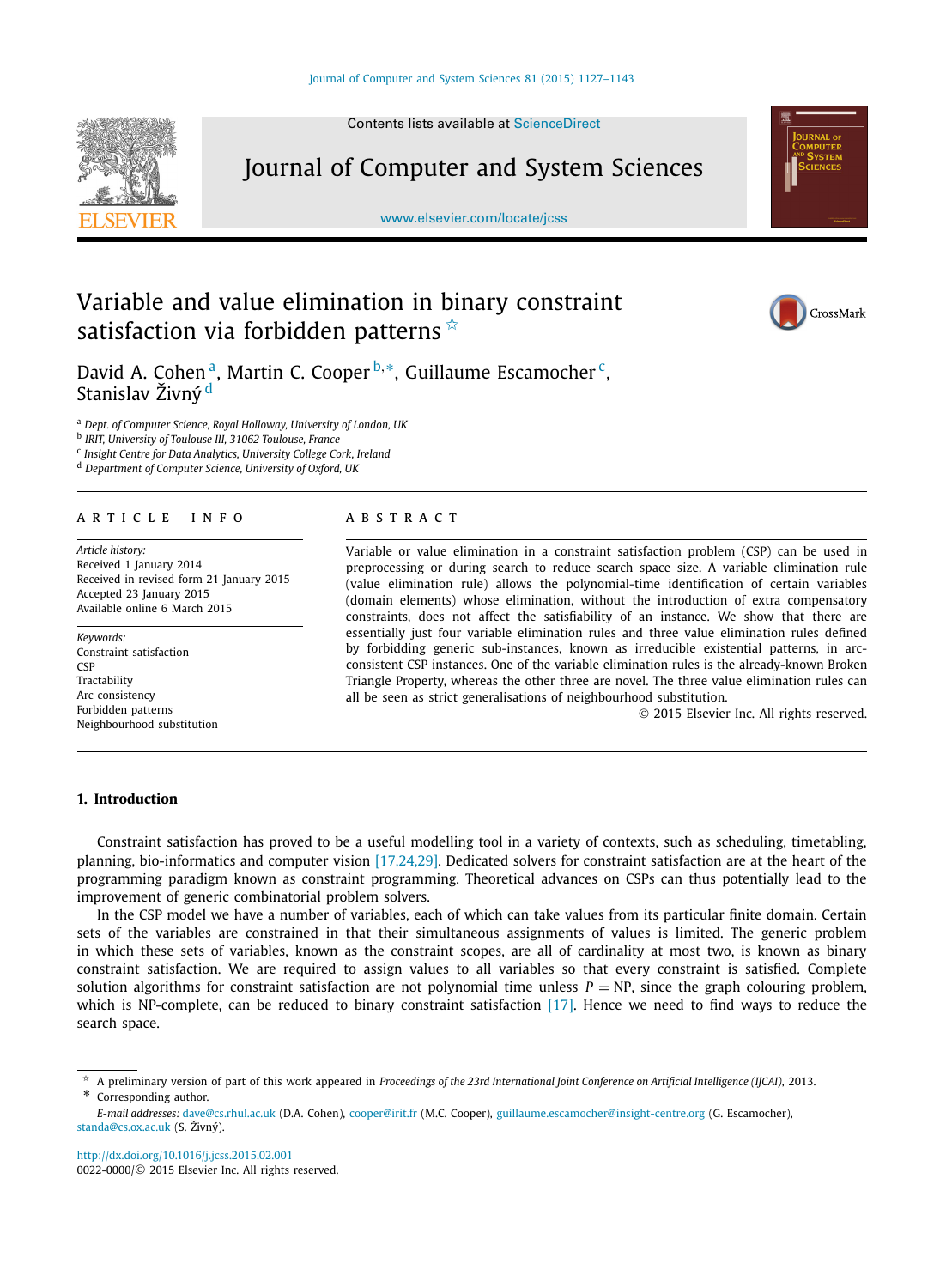<span id="page-1-0"></span>Search algorithms for constraint problems usually proceed by transforming the instance into a set of subproblems, for example, by selecting a variable and assigning to it successively each value from its domain. This naive backtracking approach is recursive and explores the search tree of partial assignments in a depth first manner. Even though the backtracking algorithm can take exponential time it is often effective in practice thanks to intelligent pruning techniques.

There are many ways to improve naive backtracking by pruning the search space in ways that cannot remove solutions. This is done by avoiding searching exhaustively in all generated subproblems when certain kinds of discovered obstruction to solution exists. Such techniques include Back-marking, Back-jumping, Conflict-Directed Back-jumping [\[6,28\].](#page-15-0) As well as these look-back techniques it is also possible to look ahead by propagating the consequences of early decisions or of the discovered structure. Of these look-ahead techniques the most common is to maintain the local consistency property called generalised arc-consistency (GAC) [\[5\].](#page-15-0) This technique identifies certain values for variables that cannot possibly form part of a solution.

Of course, savings can also be made if we are able to eliminate variables from a sub-problem. Since backtracking is of exponential time complexity, the elimination of variables and values (domain elements) to reduce instance size can in the best case reduce search time by an exponential factor. To maintain the soundness of search we require that such eliminations do not change the satisfiability of the instance. Invariance of satisfiability, which we study in the present paper, is a weaker property than the invariance of the set of solutions guaranteed by consistency techniques such as GAC. However, detection of non-satisfiability is the essential role of look-ahead techniques, since this allows pruning during search. Thus satisfiability-preserving reduction techniques (which do not necessarily preserve solutions) may prove useful even when the aim is to discover one or all solutions. In fact, we show that all the techniques presented in this paper, although they do not preserve solutions, allow a solution to the original instance to be reconstructed very efficiently.

#### *1.1. Simplification by variable and value elimination*

We consider an instance *I* of the CSP viewed as a decision problem. Suppose that *x* is a variable of *I* and that, whenever there is some valid assignment to all variables except *x*, there is a solution to the whole instance; in this case, we can safely remove variable *x* from *I*. One of the questions we address in this paper is how to identify such variables?

Variable elimination has been considered before in the literature. It is well known that in an arc-consistent binary CSP instance, a variable *x* which is constrained by only one other variable *y* can be eliminated; by the definition of arc consistency, each assignment to *y* is compatible with some assignment to *x*. It has been observed that a more general property, called the (local) Broken Triangle Property (lBTP) [\[11\],](#page-15-0) if it holds at some variable, allows us to eliminate that variable. One way of stating the lBTP is that there is no pair of compatible assignments to two other variables *y, z* which have opposite compatibilities with two assignments to *x*. The closure of a binary CSP instance under the elimination of all variables that satisfy the IBTP is unique and can be found in  $O(ncd^3)$  time, where *n* is the number of variables, *c* the number of constraints and *d* the maximum domain size, which may well prove effective when compared to the exponential cost of backtracking. The more general local min-of-max extendable property (lMME) allows us to eliminate more variables than the lBTP, but requires the identification of a particular domain order. Unfortunately, this domain order is NP-hard to discover [\[11\]](#page-15-0) for unbounded domain size, and so the lMME is less likely to be effective in practice.

An alternative to simple variable elimination is used in Bucket Elimination [\[23\].](#page-16-0) In this algorithm a variable *v* is not simply eliminated. Instead it is replaced by a constraint on its neighbourhood (the set of variables constrained by *v*). This new constraint precisely captures those combinations of assignments to the neighbourhood of *v* which can be extended to a consistent assignment to *v*. Such an approach may generate high-order constraints, which are exponentially hard to process and to store. The arity can be bounded by the induced treewidth of the instance, but this still limits the applicability of Bucket Elimination. In the present paper we restrict our attention to the identification of variable elimination strategies which do not require the addition of compensatory constraints.

The elimination of domain elements is an essential component of constraint solvers via generalised arc consistency (GAC) operations. GAC eliminates domain elements that cannot be part of any solution, thus conserving all solutions. An alternative approach is the family of elimination rules based on substitution: if all solutions in which variable  $\nu$  is assigned value *b* remain solutions when the value of variable *v* is changed to another value *a*, then the value *b* can be eliminated from the domain of variable *v* while conserving at least one solution (if the instance is satisfiable). The most well-known polynomial-time detectable substitution operation is neighbourhood substitution [\[18\].](#page-16-0) The value elimination rules described in this paper go beyond the paradigms of consistency and substitution; we only require that the instance obtained after elimination of a value from a domain has the same satisfiability as the original instance.

We study rules for simplifying binary CSP instances based on properties of the instance at the microstructure level. The term microstructure was first given a formal definition by Jégou [\[22\]:](#page-16-0) if *I* is a binary CSP instance, then its *microstructure* is a graph  $\langle A, E \rangle$  where *A* is the set of possible variable-value assignments and *E* is the set of pairs of compatible variable-value assignments. Solutions to *I* are in one-to-one correspondence with the *n*-cliques of the microstructure of *I* and with the size-*n* independent sets of the microstructure complement of *I*. The *chromatic number* of a graph is the smallest number of colours required to colour its vertices so that no two adjacent vertices have the same colour. A graph *G* is *perfect* if for every induced subgraph *H* of *G*, the chromatic number of *H* is equal to the size of the largest clique contained in *H*. Since a maximum clique in a perfect graph can be found in polynomial time [\[21\],](#page-16-0) the class of binary CSP instances with a perfect microstructure is tractable [\[30\].](#page-16-0) Perfect graphs can also be recognised in polynomial time [\[16\].](#page-16-0) An instance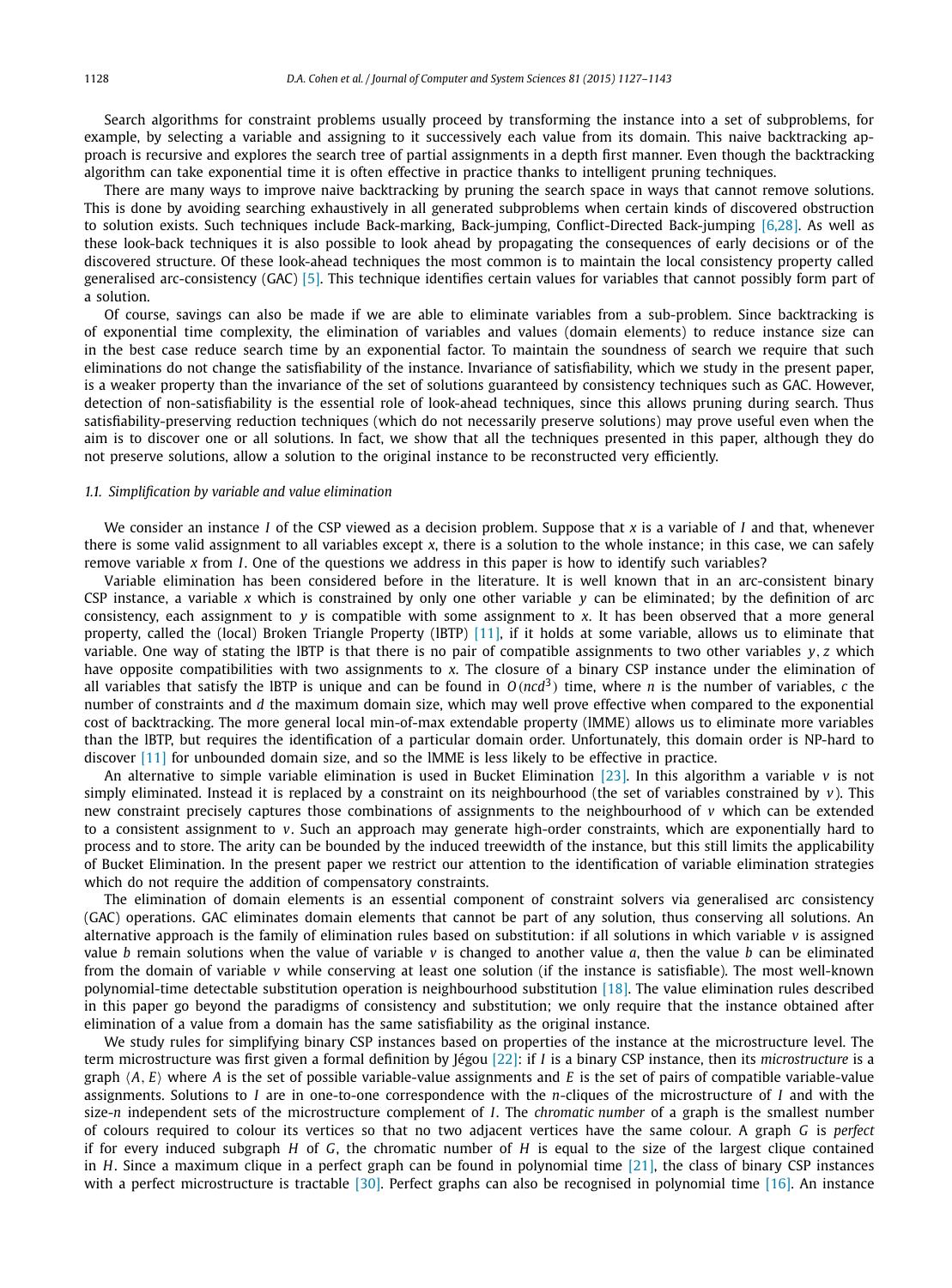of the minimum-cost homomorphism problem (MinHom) is a CSP instance in which weights are associated with each variable-value assignment and the aim is to find a solution which minimises the sum of the weights. Takhanov [\[31\]](#page-16-0) gave a dichotomy for tractable conservative constraint languages for MinHom which uses the fact that an instance of binary MinHom can be solved in polynomial time if its microstructure is perfect. El Mouelhi et al. [\[26\]](#page-16-0) make the observation that if the microstructure has a bounded number of maximal cliques then the instance will be solved in polynomial time by classical algorithms such as Forward Checking or Really Full Lookahead and hence by CSP solvers.

Simple rules for variable or value elimination based on properties of the microstructure are used by Beigel and Eppstein [\[4\]](#page-15-0) in their algorithms with low worst-case time bounds for such NP-complete problems as 3-COLOURING and 3SAT. Such simplification operations are an essential first step before the use of decompositions into subproblems with smaller domains. A similar approach allows Angelsmark and Thapper [\[3\]](#page-15-0) to reduce the problem of finding a minimum weighted independent set in the microstructure complement to the problem of counting the number of solutions to a 2SAT instance. Thus, the variable and value elimination rules we present in this paper may find not only practical applications in solvers but also theoretical applications.

# *1.2. Our contribution*

In this paper we characterise those local conditions under which we can eliminate variables or values in binary CSPs while preserving satisfiability of the instance, without the need to add compensating constraints. By local conditions we mean configurations of variables, values and constraints which *do not* occur. That is, we will identify (local) obstructions to variable or value elimination. We will call such constructions variable elimination or value elimination patterns.

Surprisingly we find that there are precisely four (three) essentially different local patterns whose absence permits variable (value) elimination. Searching for these local patterns takes polynomial time and need only be done during the pre-processing stage, before search. Any discovered obstructions to elimination can be effectively monitored during subsequent search using techniques analogous to watched literals [\[20\].](#page-16-0) Whenever a variable (value) no longer participates in any obstruction patterns it can safely be eliminated.

We show that after a sequence of variable and value eliminations it is always possible to reconstruct a solution to the original instance from a solution to the reduced instance in low-order polynomial time.

# **2. Definitions**

When certain kinds of local obstructions are not present in a binary CSP instance, variable or value elimination is possible. Such obstructions are called quantified patterns. A pattern can be seen as a generalisation of the concept of a constraint satisfaction instance that leaves the consistency of some assignments to pairs of variables undefined.

**Definition 2.1.** A *pattern* is a four-tuple  $(X, D, A, \text{cpt})$  where:

- *X* is a finite set of *variables*;
- *D* is a finite set of *values*;
- $A \subseteq X \times D$  is the set of possible *assignments*; the *domain* of  $v \in X$  is its non-empty set  $\mathcal{D}(v)$  of possible values:  $D(v) = {a \in D \mid \langle v, a \rangle \in A}$ ; and
- cpt is a partial *compatibility function* from the set of unordered pairs of assignments  $\{\{\langle v, a \rangle, \langle w, b \rangle\} \mid v \neq w\}$  to {TRUE, FALSE}; if cpt( $\langle v, a \rangle$ ,  $\langle w, b \rangle$ ) = TRUE (resp., FALSE) we say that  $\langle v, a \rangle$  and  $\langle w, b \rangle$  are compatible (resp., in*compatible*).

A quantified pattern is a pattern P with a distinguished variable,  $\bar{v}(P)$  and a subset of existential values  $e(P) \subseteq \mathcal{D}(\bar{v}(P))$ . A *flat quantified pattern* is a quantified pattern for which *e(P)* is empty. An *existential pattern* is a quantified pattern *P* for which  $e(P)$  is non-empty. An existential pattern *P* may also have a distinguished value  $\overline{val}(P) \in e(P)$ .

When the context variable *v* is clear we use the value *a* to denote the assignment  $\langle v, a \rangle$  to *v*. We will often simplify notation by writing cpt $(p, q)$  for cpt $({p, q})$ . We will also use the terminology of graph theory, since a pattern can be viewed as a labelled graph: if cpt*(p, q)* = TRUE (resp., FALSE), then we say that there is a *compatibility* (resp., *incompatibility*) *edge* between *p* and *q*.

We will use a simple figurative drawing for patterns. Each variable will be drawn as an oval containing dots for each of its possible assignments. Pairs in the domain of the function cpt will be represented by lines between values: solid lines for compatibility and dashed lines for incompatibility. The distinguished variable ( $\bar{v}(P)$ ) and any existential values in  $e(P)$  will be indicated by an ∃ symbol. Examples of patterns are shown in [Fig. 1](#page-4-0) and [Fig. 2.](#page-5-0)

We are never interested in the names of variables nor the names of the domain values in patterns. So we define the following equivalence.

**Definition 2.2.** Two patterns *P* and *Q* are *equivalent* if they are isomorphic, i.e. if they are identical except for possible injective renamings of variables and assignments which preserve  $D$ , cpt,  $\overline{v}$ , *e* and *val*.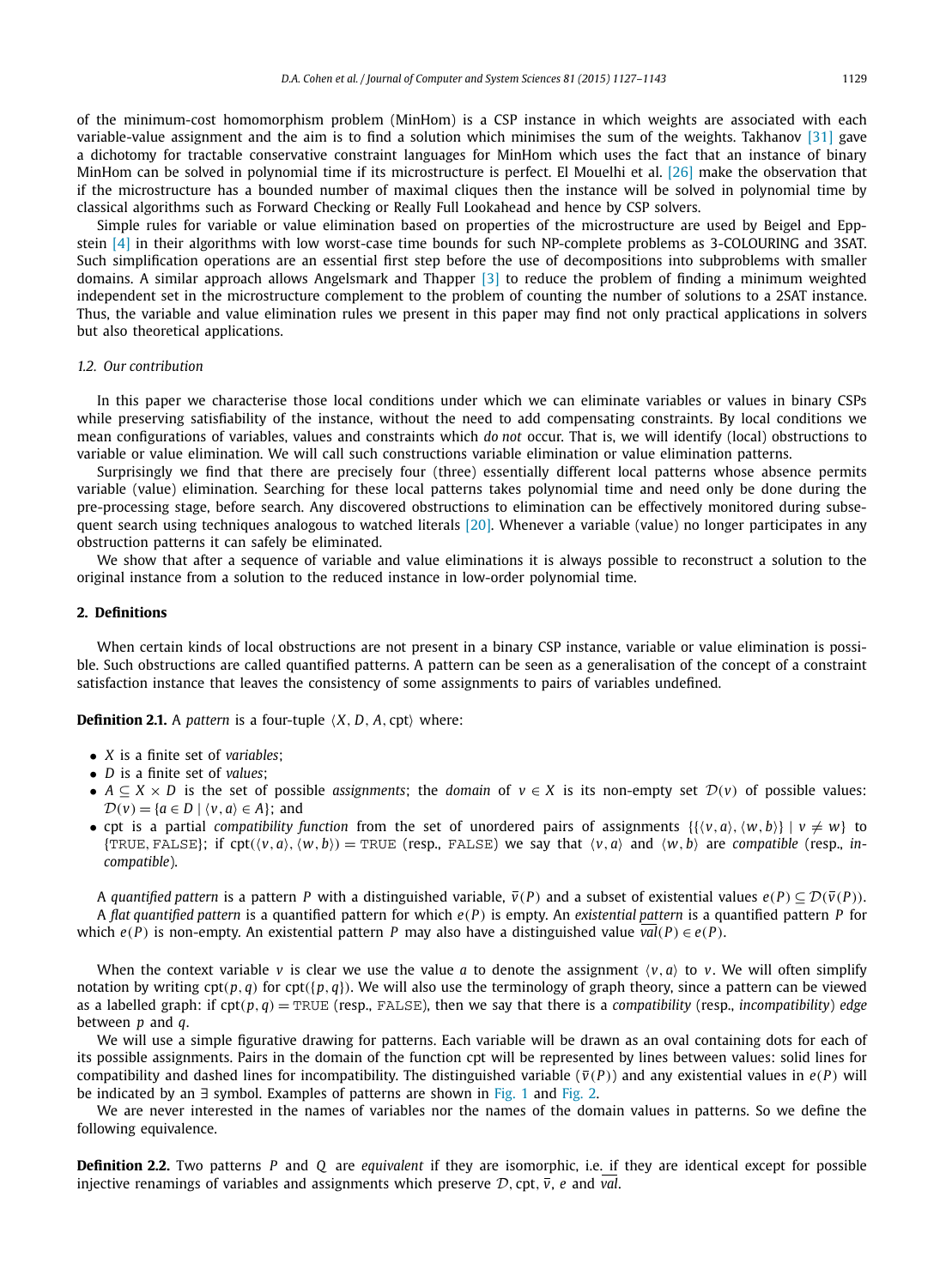<span id="page-3-0"></span>A pattern can be viewed as a CSP instance in which not all compatibilities are defined. We can thus refine patterns to give a definition of a (binary) CSP instance.

**Definition 2.3.** A *binary CSP instance P* is a pattern *X, D, A,* cpt where cpt is a total function, i.e. the domain of cpt is precisely  $\{ \{ \langle v, a \rangle, \langle w, b \rangle \} \mid v \neq w, a \in \mathcal{D}(v), b \in \mathcal{D}(w) \}.$ 

- The relation  $R_{v,w} \subseteq \mathcal{D}(v) \times \mathcal{D}(w)$  on  $\langle v, w \rangle$  is  $\{\langle a, b \rangle \mid \text{cpt}(\langle v, a \rangle, \langle w, b \rangle) = \text{TRUE}\}.$
- A partial solution to P on  $Y \subseteq X$  is a mapping  $s: Y \to D$  where, for all  $v \neq w \in Y$  we have  $\langle s(v), s(w) \rangle \in R_{v,w}$ .
- A *solution* to *P* is a partial solution on *X*.

For notational simplicity we have assumed that there is exactly one binary constraint between each pair of variables. In particular, this means that the absence of a constraint between variables *v*, *w* is modelled by a complete relation  $R_v$   $w =$  $\mathcal{D}(v) \times \mathcal{D}(w)$  allowing every possible pair of assignments to *v* and *w*. We say that there is a *non-trivial* constraint on variables *v*, *w* if  $R_{v,w} \neq \mathcal{D}(v) \times \mathcal{D}(w)$ .

In practice, when solving CSP instances we prune the domains of variables in such a way as to maintain all solutions.

**Definition 2.4.** Let  $P = \langle X, D, A, \text{cpt} \rangle$  be a CSP instance. An assignment  $\langle v, a \rangle \in A$  to variable v is called arc consistent if, for all variables  $w \neq v$  in *X* there is some assignment  $\langle w, b \rangle \in A$  compatible with  $\langle v, a \rangle$ .

The CSP instance  $(X, D, A, \text{cpt})$  is called *arc* consistent if every assignment in *A* is arc consistent.

Assignments that are not arc-consistent cannot be part of a solution so can safely be removed. There are optimal *O(cd*<sup>2</sup>*)* algorithms for establishing arc consistency which repeatedly remove such values [\[5\],](#page-15-0) where *c* is the number of non-trivial constraints and *d* the maximum domain size. Hence, for the remainder of this paper we will assume that all CSP instances are arc-consistent.

In this paper we are concerned with variable elimination characterised by forbidden patterns. We now define what this means.

**Definition 2.5.** We say that a variable *x* can be *eliminated* in the CSP instance  $(X, D, A, \text{cpt})$  if, whenever there is a partial solution on  $X \setminus \{x\}$  there is a solution.

In order to use (the absence of) patterns for variable elimination we need to define what we mean when we say that a quantified pattern occurs at variable *x* of a CSP instance. We define occurrence in terms of reductions on patterns. The definitions of occurrence and reduction between quantified patterns extend definitions previously given for non-quantified patterns [\[8\].](#page-15-0)

**Definition 2.6.** Let  $P = \langle X, D, A, \text{cpt}\rangle$  be any pattern.

- We say that a pattern  $P' = \langle X', D', A', \text{cpt'}\rangle$  is a sub-pattern of P if  $X' \subseteq X$ ,  $A' \subseteq A$  and  $\forall p, q \in A'$ , either  $\text{cpt}'(p,q) =$  $\text{cpt}(p, q)$  or  $\text{cpt}'(p, q)$  is undefined. If, furthermore, P' is quantified then we require that P is quantified and that  $\bar{v}(P') = \bar{v}(P)$  and  $e(P') \subseteq e(P)$ . If P' has a distinguished value then we require that *P* also has a distinguished value and that  $\overline{val}(P') = \overline{val}(P)$ .
- Values  $a, b \in \mathcal{D}(v)$  are *mergeable* in a pattern if there is no assignment  $p \in A$  for which  $\text{cpt}(\langle v, a \rangle, p)$ ,  $\text{cpt}(\langle v, b \rangle, p)$  are both defined and  $\text{cpt}(\langle v, a \rangle, p) \neq \text{cpt}(\langle v, b \rangle, p)$ . In a quantified pattern, for a to be merged into b, we also require that  $a \in e(P)$  only if  $b \in e(P)$ .

When  $a, b \in \mathcal{D}(v)$  are mergeable we define the merge reduction  $\langle X, D, A \setminus \{\langle v, a \rangle\}, \text{cpt}\rangle$ , in which a is merged into b, by the following compatibility function:

 $\text{cpt}'(p,q) = \begin{cases} \text{cpt}'(v,a), q) & \text{if } p = \langle v, b \rangle \text{ and } \text{cpt}(p,q) \text{ undefined,} \\ \text{crit}(p,q) & \text{otherwise.} \end{cases}$ cpt*(p, q)* otherwise*.*

- A *dangling assignment p* of *P* is any assignment for which there is at most one assignment *q* for which cpt*(p, q)* is defined, and furthermore (if defined)  $\text{cpt}(p,q) = \text{TRUE}$ . If P is quantified, then we also require that  $p \notin \overline{v}(P) \times e(P)$ . For any dangling assignment p, we define the dangling reduction  $\langle X, D, A', \text{cpt}\rangle_{A'\times A'}$  where  $A' = A \setminus \{p\}$ .
- A *reduction* of a pattern *P* is a pattern obtained from *P* by a sequence of merge and dangling reductions. An *irreducible pattern* is one on which no merge or dangling reductions can be performed.

To illustrate the notions introduced in Definition 2.6, consider the patterns in [Fig. 1.](#page-4-0) Pattern  $P_1$  is a sub-pattern of  $P_2$ which is itself a sub-pattern of  $P_3$ . In pattern  $P_2$ , the values  $a, b \in \mathcal{D}(x)$  are mergeable: merging  $a$  into  $b$  produces the pattern  $P_4$ . In the pattern  $P_3$ , the values  $a, b \in \mathcal{D}(x)$  are not mergeable since  $cpt(\langle x, a \rangle, \langle z, d \rangle)$  and  $cpt(\langle x, b \rangle, \langle z, d \rangle)$  are both defined but are not equal. In pattern  $P_2$ ,  $\langle x, a \rangle$  is a dangling assignment: applying the dangling reduction to this assignment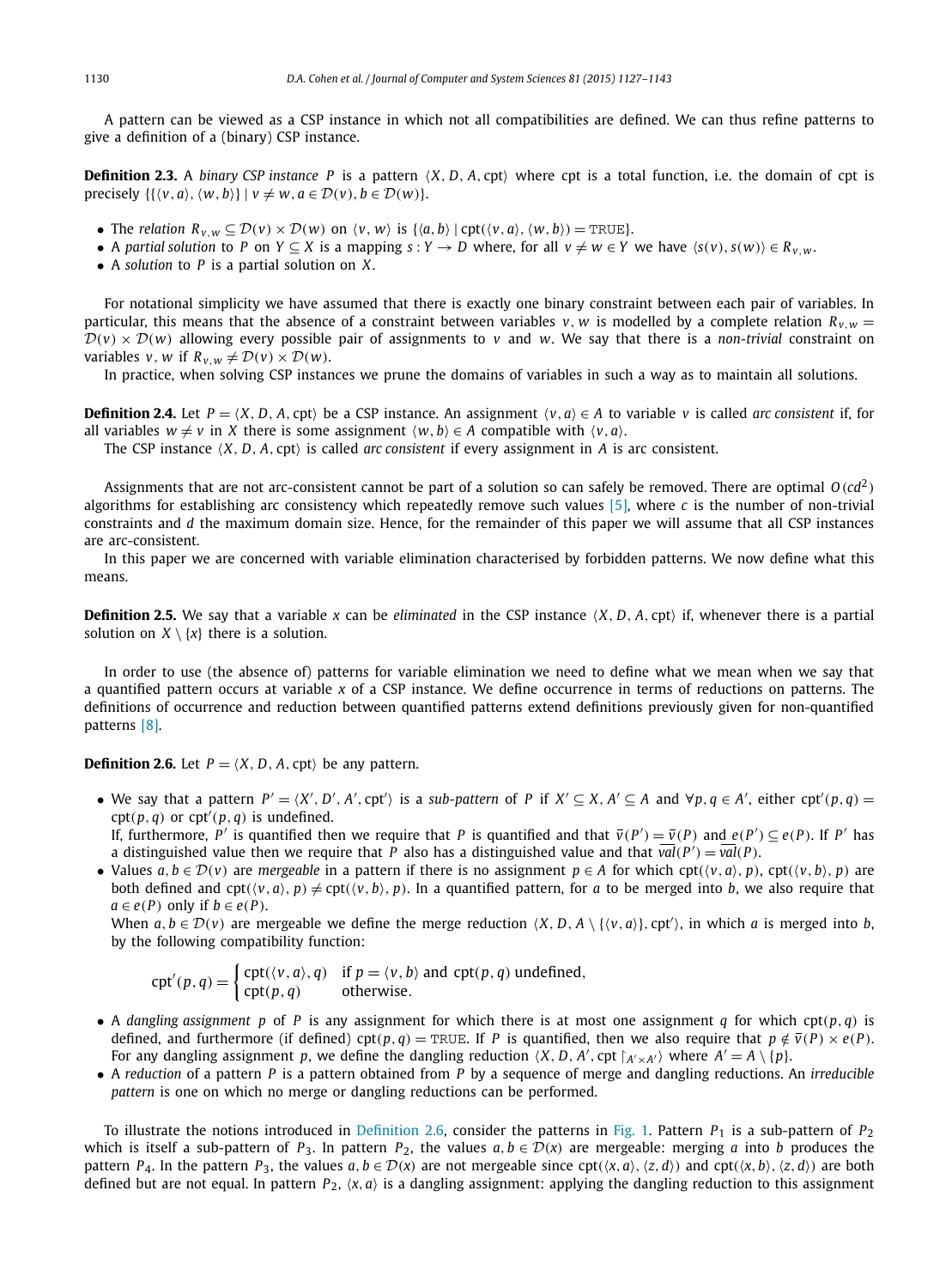<span id="page-4-0"></span>

**Fig. 1.** Examples illustrating the notions of sub-pattern, merging and dangling assignment.

in  $P_2$  produces  $P_1$ . Let  $P'_2$  be identical to  $P_2$  except that  $P'_2$  is a quantified pattern with  $\bar{v}(P'_2) = \{x\}$  and  $e(P'_2) = \{a\}$ . Then  $P_2$  is a sub-pattern of  $P'_2$ , but  $P'_2$  is not a sub-pattern of  $P_2$ . In the domain of x in  $P'_2$ , b can be merged into  $\alpha$  but  $\alpha$  cannot be merged into b since  $\alpha \in e(P'_2)$  but  $b \notin e(P'_2)$ . Furthermore, the assignme *a* is an existential value for  $\overline{v}(\overline{P}_2') = x$ .

Now we want to define when a quantified pattern occurs at a variable in a CSP instance, in order to characterise those patterns whose *non-occurrence* allows this particular variable to be eliminated. We define the slightly more general notion of occurrence of a pattern in another pattern. Recall that a CSP instance corresponds to the special case of a pattern whose compatibility function is total. Essentially we want to say that pattern *P* occurs in pattern *Q* if *P* is homomorphic to a sub-pattern of *Q* via an injective renaming of variables and a (possibly non-injective) renaming of assignments [\[7\].](#page-15-0) However, we find it simpler to define occurrence using the notions of sub-pattern, reduction and equivalence. We first make the observation that dangling assignments in a pattern provide no useful information since we assume that all CSP instances are arc consistent, which explains why dangling assignments can be eliminated from patterns.

We can then define occurrence in terms of reduced patterns.

**Definition 2.7.** We say that a pattern *P occurs* in a pattern *Q* (and that *Q contains P* ) if some reduction of *P* is equivalent to a sub-pattern of *Q* .

If *Q* is a CSP instance, then the quantified pattern *P occurs at variable x of Q* if some reduction of *P* is equivalent to a sub-pattern of *Q* and *x* is the variable of the sub-pattern of *Q* corresponding to  $\bar{v}(P)$ .

We say that the quantified pattern *P* occurs at variable *x* of *Q* with value mapping  $m : e(P) \to \mathcal{D}(x)$  if the values of variable *x* corresponding to each  $a \in e(P)$  are given by the mapping *m*.

A variable elimination pattern is defined in terms of occurrence of a pattern in a CSP instance.

**Definition 2.8.** A quantified pattern is a *variable elimination pattern (var-elim pattern)* if, whenever the pattern does not occur at a variable *x* in an arc-consistent CSP instance *I* for at least one injective value mapping, *x* can be eliminated in *I* (in the sense of [Definition 2.5\)](#page-3-0).

A non-quantified pattern (i.e. a pattern without a distinguished variable) is a var-elim pattern if, whenever the pattern does not occur in an arc-consistent CSP instance, *any* variable can be eliminated in *I*.

The notion of non-quantified var-elim patterns is necessary for some of our proofs, but for practical applications we are interested in finding quantified (and, in particular, existential) var-elim patterns. Existential patterns may allow more variables to be eliminated than flat quantified patterns. For example, as we will show later, the patterns snake and ∃snake shown in [Fig. 2](#page-5-0) are both var-elim patterns, but the latter allows more variables to be eliminated since we only require that it does not occur on a single value in the domain of the variable to be eliminated.

**Example 2.1.** Suppose that we can assign value 0 to a subset *S* of the variables of an instance, without restricting the assignments to any other variables. Furthermore suppose that, within *S*, 0 is only compatible with 0. The var-elim pattern ∃invsubBTP, shown in [Fig. 2,](#page-5-0) allows us to eliminate all variables in *S*, without having to explicitly search for *S*. This is because the pattern does not occur for the mapping  $a \mapsto 0$ . The flat variant (invsubBTP) would not allow these eliminations.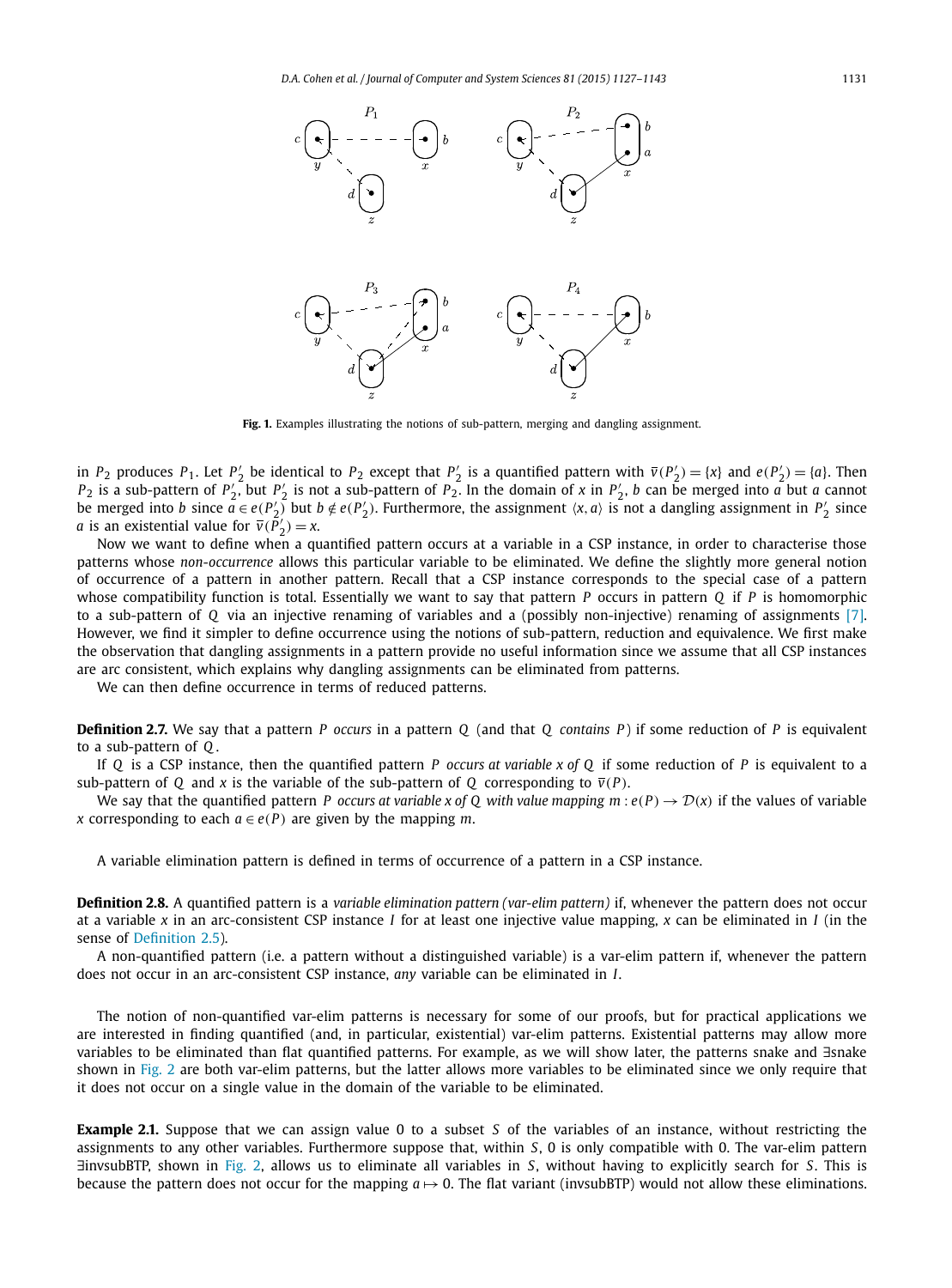<span id="page-5-0"></span>

**Fig. 2.** Variable elimination patterns.

We conclude this section with the simple observation that var-elim patterns define tractable classes. It takes polynomial time to establish arc consistency and to detect (by exhaustive search) the non-occurrence of a var-elim pattern. Hence it takes polynomial time to identify arc-consistent CSP instances for which all variables can be eliminated one by one by a var-elim pattern *P*. Such instances are solvable in a greedy fashion.

Hence we are able to significantly extend the list of known tractable classes defined by forbidden patterns since among known tractable patterns, namely BTP [\[11\],](#page-15-0) 2-constraint patterns [\[8\],](#page-15-0) pivots [\[7\]](#page-15-0) and JWP [\[9\],](#page-15-0) *only* BTP (and its sub-patterns) allow variable elimination.

Indeed, a general hybrid tractable class can be defined: the set of binary CSP instances which fall in some known tractable class after we have performed all variable (and value) eliminations defined by the rules given in this paper.

# **3. Variable elimination by forbidden patterns**

In this paper we characterise irreducible var-elim patterns. There are essentially just four (together with their irreducible sub-patterns): the patterns BTP, ∃subBTP, ∃invsubBTP and ∃snake, shown in Fig. 2. We begin by showing that each of these four patterns allows variable elimination. Forbidding BTP is equivalent to the already-known local Broken Triangle Property (lBTP) [\[11\]](#page-15-0) mentioned in Section [1.1](#page-1-0).

**Theorem 3.1.** *The patterns BTP,* ∃*subBTP,* ∃*invsubBTP and* ∃*snake are var-elim patterns.*

**Proof.** Since it is known that BTP is a var-elim pattern [\[11\],](#page-15-0) we only need to prove the result for the three existential patterns: ∃subBTP, ∃invsubBTP and ∃snake.

Every two-variable arc-consistent CSP instance allows either variable to be eliminated. So we only have to prove that these patterns allow variable elimination in CSP instances with at least three variables.

We first set up some general machinery which will be used in each of the three cases. Consider an arc-consistent CSP instance  $I = \langle X, D, A, \text{cpt}\rangle$  and let *s* be a partial solution on  $X \setminus \{x\}.$ 

Fix some assignment  $\langle x, d \rangle$ , and let:

$$
Y = \{ y \in X \setminus \{x\} \mid \text{cpt}(\langle y, s(y) \rangle, \langle x, d \rangle) = \text{TRUE} \},
$$

$$
\overline{Y} = \{ z \in X \setminus \{x\} \mid \text{cpt}(\langle z, s(z) \rangle, \langle x, d \rangle) = \text{FALSE} \}.
$$

For all  $y, z \in X \setminus \{x\}$ , since s is a partial solution,  $cpt(\langle y, s(y) \rangle, \langle z, s(z) \rangle) = \text{TRUE}$ . Thus, if  $X = Y \cup \{x\}$  then we can extend *s* to a solution to *I* by choosing value *d* for variable *x*. So, in this case *x* could be eliminated. So we assume from now on that  $\overline{Y} \neq \emptyset$ .

By arc consistency, for all  $z \in \overline{Y}$ , there is some  $\langle z, t(z) \rangle \in A$  such that  $\text{cpt}\langle \langle z, t(z) \rangle, \langle x, d \rangle) = \text{TRUE}$ .

We now prove the result for each pattern in turn.

Suppose that  $\exists$ subBTP does not occur at *x* in *I* for the mapping  $a \mapsto d$ . Consider any  $y \in \overline{Y}$ . By arc consistency,  $\exists b \in \mathcal{D}(x)$ such that  $\text{cpt}(y, s(y))$ ,  $(x, b)$  = TRUE. Since the pattern  $\exists \text{subBTP}$  does not occur, and in particular on the set of assignments  $\{(y, s(y)), (z, s(z)), (x, d), (x, b)\}\$ , we can deduce that, for every variable  $z \in X$  different from both x and y,  $\text{cpt}(\langle z, s(z) \rangle, \langle x, b \rangle) = \text{TRUE}$ . Hence, we can extend s to a solution to I by choosing  $s(x) = b$ . So, in any case x can be eliminated and ∃subBTP is indeed a var-elim pattern.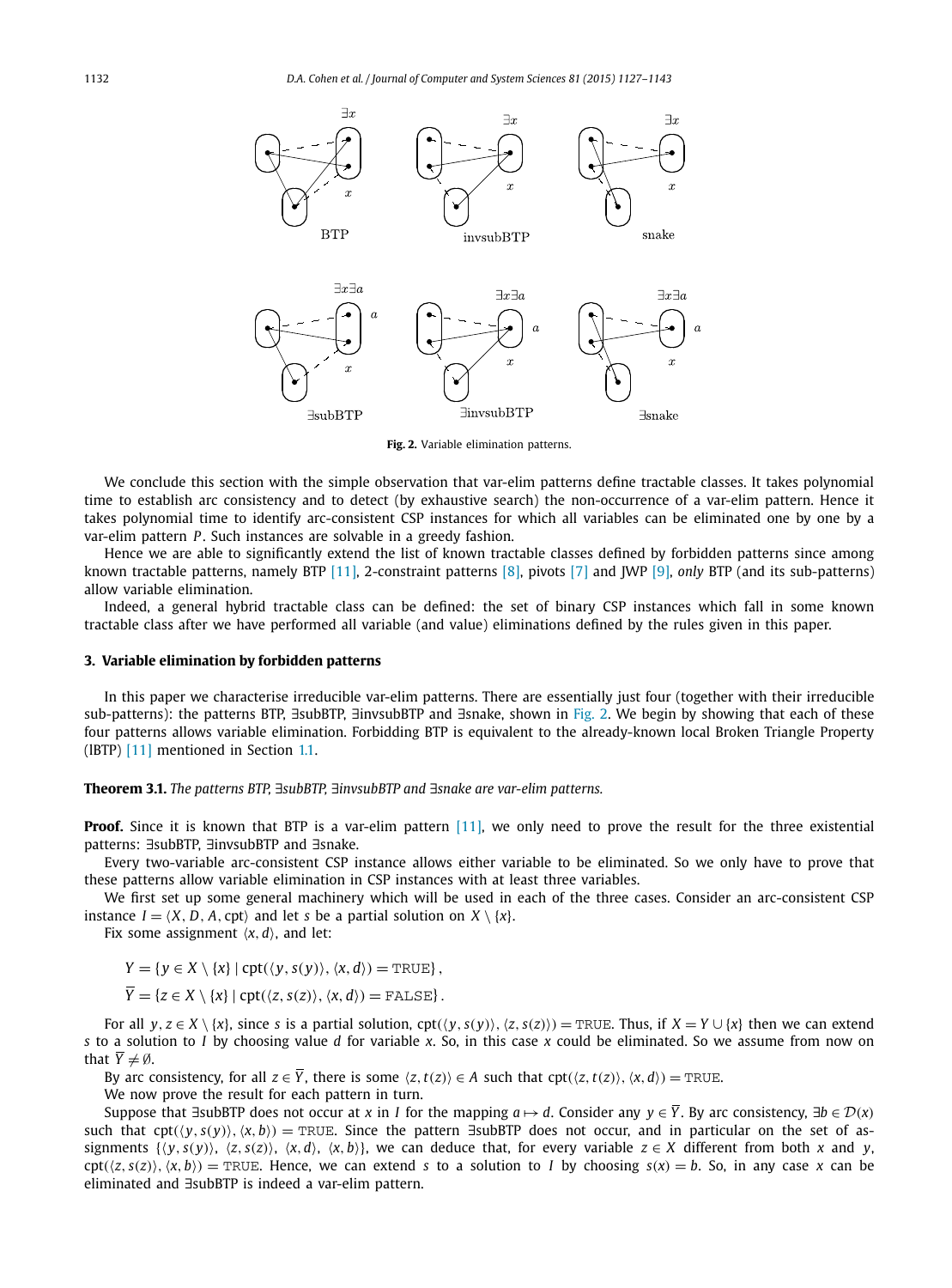<span id="page-6-0"></span>

**Fig. 3.** Patterns which do not allow variable elimination.

Now instead, suppose ∃invsubBTP does not occur at *x* in *I* for the mapping *a* → *d*. Since the pattern ∃invsubBTP does not occur, if both y and z belong to  $\overline{Y}$  then cpt( $\langle y, t(y) \rangle$ ,  $\langle z, t(z) \rangle$ ) = TRUE, otherwise the pattern would occur on the assignments  $\{\langle y, s(y) \rangle, \langle y, t(y) \rangle, \langle z, t(z) \rangle, \langle x, d \rangle\}$ . Also, if  $y \in Y$ ,  $z \in \overline{Y}$ , then  $\text{cpt}(\langle y, s(y) \rangle, \langle z, t(z) \rangle) = \text{TRUE}$ , otherwise the pattern would occur on  $\{\langle z, s(z) \rangle, \langle z, t(z) \rangle, \langle y, s(y) \rangle, \langle x, d \rangle\}.$ 

So, in this case we have a solution *s'* to *I*, where

 $s'(v) =$  $\int d$  if  $v = x$ ,  $s(v)$  if  $v \in Y$ , *t(v)* otherwise*.*

So ∃invsubBTP is indeed a var-elim pattern.

For the final pattern, suppose that ∃snake does not occur at *x* in *I* for the mapping  $a \mapsto d$ . If  $y \in Y$ ,  $z \in \overline{Y}$ , since the pattern ∃snake does not occur, we can deduce that  $cpt(x, s(y)), (z, t(z))$  = TRUE, otherwise the pattern would occur on the assignments  $\{\langle z, s(z)\rangle, \langle z, t(z)\rangle, \langle y, s(y)\rangle, \langle x, d\rangle\}.$  If both y and z both belong to  $\overline{Y}$ , then we can deduce first that  $\text{cpt}(\langle y, s(y)\rangle, \langle z, t(z)\rangle) = \text{TRUE}$  (as in the previous case) and then, as a consequence, that  $\text{cpt}(\langle y, t(y)\rangle, \langle z, t(z)\rangle) = \text{TRUE}$ (otherwise the pattern would occur on  $\{\langle y, s(y) \rangle, \langle y, t(y) \rangle, \langle z, t(z) \rangle, \langle x, d \rangle\}$ ).

So, again in this case we have a solution *s'* to *I*, where *s'* is defined as above. So ∃snake is also a var-elim pattern. <del>△</del>

# **4. Characterisation of quantified var-elim patterns**

Our aim is to precisely characterise all irreducible patterns which allow variable elimination in an arc-consistent binary CSP instance. We begin by identifying many patterns, including all those shown in Fig. 3, which are not variable elimination patterns.

Lemma 4.1. None of the following patterns allow variable elimination in arc-consistent binary CSP instances: any pattern on strictly more than three variables, any pattern with three non-mergeable values for the same variable, any pattern with two non-mergeable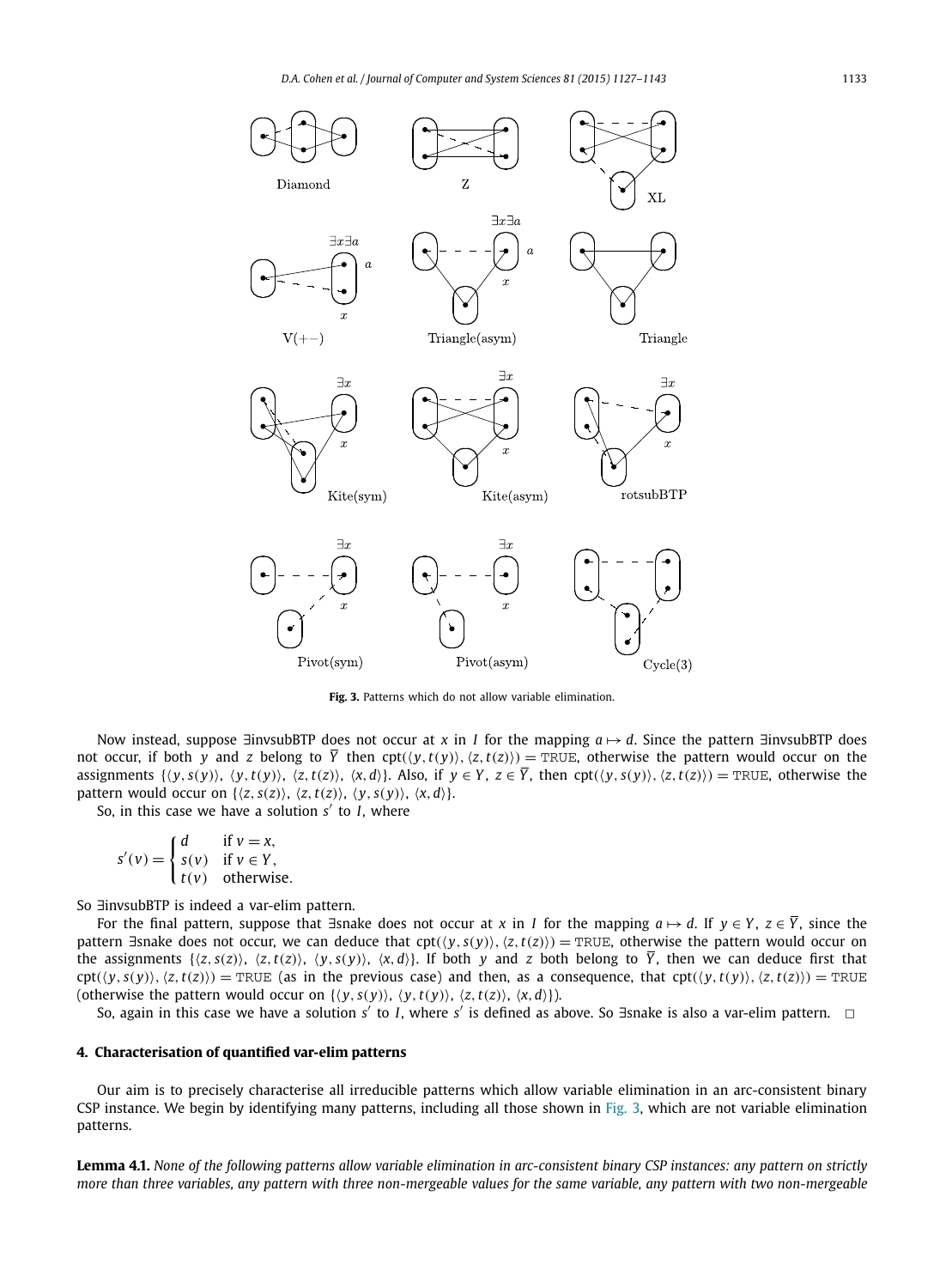<span id="page-7-0"></span>incompatibility edges in the same constraint, Diamond, Z, XL,  $V(+-)$ , Triangle(asym), Triangle, Kite(sym), Kite(asym), rotsubBTP, *Pivot(asym), Pivot(sym), Cycle(3).*

**Proof.** For each pattern we exhibit a binary arc-consistent CSP instance that:

- has a partial solution on the set of all the variables except a specified variable *x*;
- has no solution;
- does not contain the given pattern *P* at variable *x* (if *P* is a quantified pattern) or does not contain *P* at any variable (if *P* is a non-quantified pattern).

By definition, any such instance is enough to prove that a pattern is not a var-elim pattern.

• For any pattern *P* which is either Diamond, Z, XL, or Triangle, or has at least four variables, or has three non-mergeable values for the same variable.

Let  $I_3^{2COL}$  be the CSP instance (corresponding to 2-colouring on 3 variables) with three Boolean variables, where the constraint between any two variables forces them to take different values.

This instance has partial solutions on any two variables, but has no solution, and does not contain *P* .

• For  $V(+-)$  and Triangle(asym).

Let  $I_4^{\exists}$  be the instance on four variables  $x_1, x_2, x_3$  and *x*, where the domains of  $x_1, x_2$  and  $x_3$  are all  $\{0, 1, 2\}$  and the domain of *x* is {0, 1, 2, 3}. Each pair of variables in {*x*<sub>1</sub>, *x*<sub>2</sub>, *x*<sub>3</sub>} must take values in { $(0, 0)$ ,  $\langle 1, 2 \rangle$ ,  $\langle 2, 1 \rangle$ }. There are three further constraints: for  $i = 1, 2, 3$ , we have that  $(x_i > 0) \vee (x = i)$ .

*I* ∃ <sup>4</sup> has <sup>a</sup> partial solution on {*x*1*, <sup>x</sup>*2*, <sup>x</sup>*3} but has no solution. *<sup>I</sup>* ∃ <sup>4</sup> contains neither V(+−) nor Triangle(asym) at variable *<sup>x</sup>* for the value mapping  $m(a) = 0$ .

• For Kite(sym).

Let  $I_4$  be the CSP instance on four variables  $x_1, x_2, x_3, x$  where  $x_1, x_2$  and  $x_3$  are Boolean and  $\mathcal{D}(x) = \{1, 2, 3\}$ , with the following constraints:  $x_1 \vee x_2$ ,  $x_1 \vee x_3$ ,  $x_2 \vee x_3$ ,  $x_i \Leftrightarrow (x = i)$   $(i = 1, 2, 3)$ .

 $I_4$  has a partial solution on  $\{x_1, x_2, x_3\}$ , has no solution, and does not contain Kite(sym) at variable *x*.

• For Kite(asym).

Let  $I_4^{Z0A}$  be the CSP instance on the four variables  $x_1, x_2, x_3, x$  each with domain  $\{1, 2, 3\}$ , with the following constraints:  $x_1 = x_2$ ,  $x_1 = x_3$ ,  $x_2 = x_3$ ,  $(x_1 = 1) \vee (x = 1)$ ,  $(x_2 = 2) \vee (x = 2)$ ,  $(x_3 = 3) \vee (x = 3)$ .

• For rotsubBTP.

Define the three binary relations:

 $R = \{ (0, 0), (1, 2), (2, 1) \},\$  $R_0 = \{ (0, 0), (1, 1), (2, 1) \},\$  $R_1 = \{ \langle 0, 1 \rangle, \langle 1, 0 \rangle, \langle 2, 0 \rangle \}.$ 

Let  $I_7$  be the CSP instance on the seven variables  $x_1, \ldots, x_6, x$  where  $\mathcal{D}(x_i) = \{0, 1, 2\}$ , for  $i = 1, \ldots, 6$ , and  $\mathcal{D}(x) = \{0, 1\}$ , with the following constraints:

For  $(1 \le i < j \le 3)$  and  $(4 \le i < j \le 6)$ ,  $\langle x_i, x_j \rangle$  must take values in *R*.

- For  $(1 \le i \le 3)$ ,  $\langle x_i, x \rangle$  must take values in  $R_0$ .
- For  $(4 \le i \le 6)$ ,  $\langle x_i, x \rangle$  must take values in  $R_1$ .
- For the pattern Pivot(sym). Let  $I_4^{SAT}$  be the 2SAT instance on four Boolean variables  $x_1, x_2, x_3, x$  with the following constraints:  $x_1 \equiv x_2, x_1 \equiv x_3,$  $x_2 \vee x_3$ ,  $\overline{x_2} \vee x$ ,  $\overline{x_3} \vee \overline{x}$ .
- For Cycle(3) or Pivot(asym), or any pattern with two non-mergeable incompatibility edges in the same constraint.

Let  $I_6^{SAT}$  be the 2SAT instance on six Boolean variables  $x_1, x_2, x_3, x_4, x_5, x$  with the following constraints:  $\overline{x_1}\vee \overline{x_2}$ ,  $\overline{x_1}\vee \overline{x_4}$ , *x*<sub>1</sub> ∨  $\overline{x_3}$ , *x*<sub>1</sub> ∨  $\overline{x_5}$ , *x*<sub>2</sub> ∨  $\overline{x}$ , *x*<sub>4</sub> ∨ *x*, *x*<sub>3</sub> ∨ *x*, *x*<sub>5</sub> ∨ *x*. □

The following lemma is then key to proving that we have identified all possible irreducible quantified var-elim patterns.

**Lemma 4.2.** The only flat quantified irreducible patterns that do not contain any of the patterns listed in [Lemma 4.1](#page-6-0) are contained *in BTP, invsubBTP or snake (shown in [Fig. 2\)](#page-5-0).*

**Proof.** Consider a flat quantified irreducible pattern  $P = \langle X, D, A, \text{cpt}\rangle$  that does not contain any of the patterns listed in [Lemma 4.1.](#page-6-0) Thus *P* has at most three variables, each with domain size at most two.

We consider first the case of a 2-variable pattern P. By [Lemma 4.1,](#page-6-0) P does not have two non-mergeable incompatibility edges and does not contain Z. Since *P* is irreducible and hence does not have any dangling assignment, we can deduce by exhausting over all possibilities that *P* does not have any compatibility edge and a single incompatibility edge. Hence *P* is contained in BTP. We can therefore assume that *P* has exactly three variables.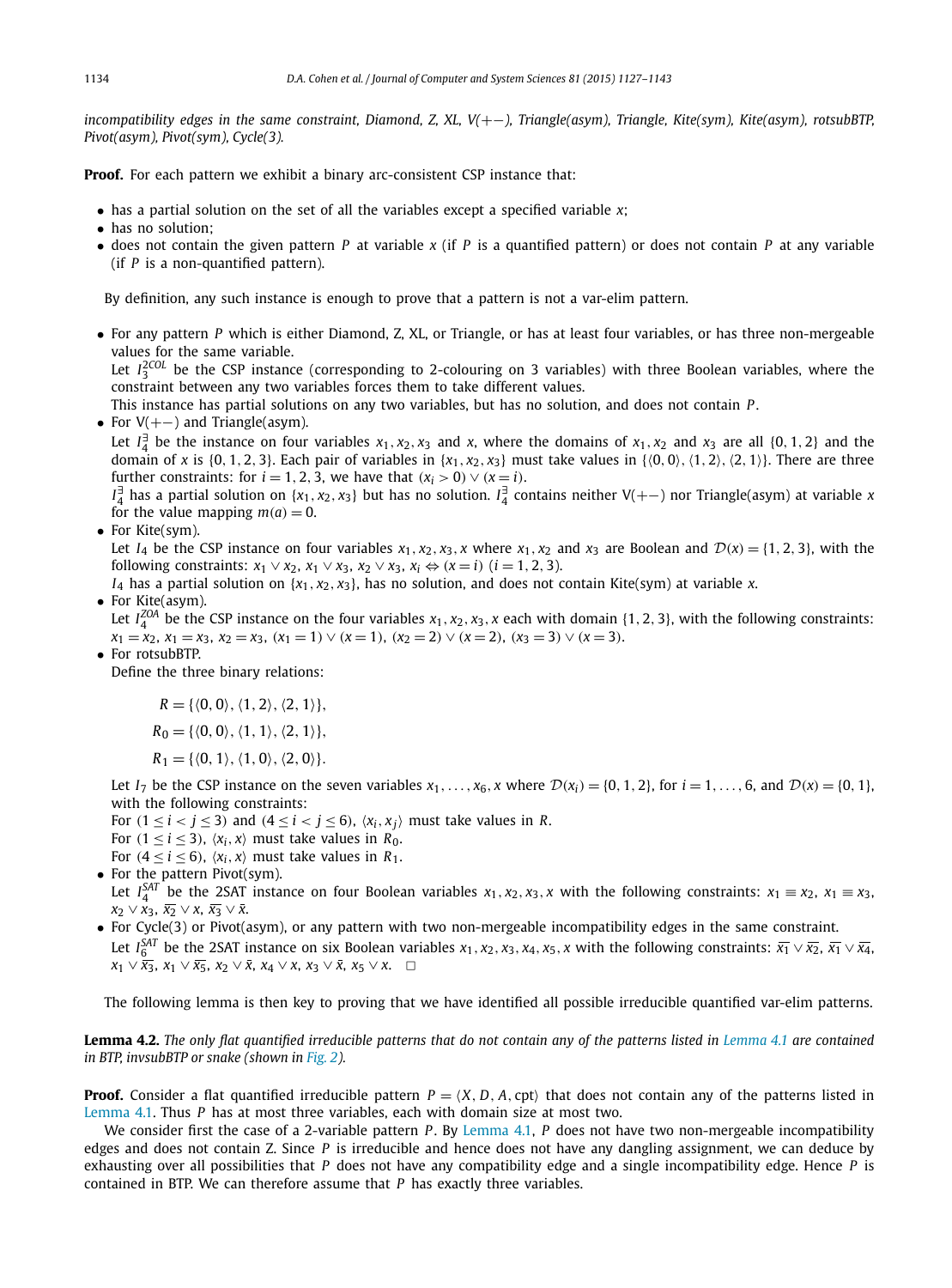

**Fig. 4.** The possible negative skeletons of var-elim patterns.

<span id="page-8-0"></span>Now consider the negative sub-pattern  $P^- = \langle X, D, A, \text{neg} \rangle$  where the compatibility function neg is cpt with its domain reduced to the incompatible pairs of assignments of *P* .

Any irreducible pattern on three variables that does not contain an incompatible pair of assignments must contain Triangle. Moreover, if any assignment is incompatible with two other assignments then *P* must contain either Pivot(sym) or Pivot(asym), or have two non-mergeable incompatible edges in the same constraint. Now, since *P* does not contain Cycle(3), it follows that  $P^-$  is  $I_1$  or  $I_2$ , as shown in Fig. 4.

We first consider the latter case. Without loss of generality, we assume that *b* is compatible with *c*, to avoid *a* and *b* being mergeable.

Since the domains have at most two elements, we begin by assuming that  $\mathcal{D}(v_1) = \{c, d\}$  and  $\mathcal{D}(v_2) = \{e, f\}$ . In this case *a* and *d* must be compatible to avoid *d* and *c* being mergeable. Also *b* and *f* must be compatible to stop *e* and *f* being mergeable. Now *d* and *b* cannot be compatible since otherwise Z occurs in *P* . Moreover, *d* and *e* cannot be compatible since otherwise XL occurs in P. Furthermore, *d* and *f* cannot be compatible since, whichever variable is chosen for  $\bar{v}(P)$ , either Kite(sym) or Kyte(asym) occurs in *P* . It follows that *d* can be removed as it is a dangling assignment.

Now we begin again. As before, to avoid *e* and *f* being mergeable or Diamond occurring in *P* , we have that *f* is compatible with *b* and not compatible with *a*. To avoid Triangle occurring in *P* , *f* cannot be compatible with *c*, which means that *f* can be removed since it is a dangling assignment.

So, we have  $\mathcal{D}(v_1) = \{c\}$  and  $\mathcal{D}(v_2) = \{e\}$ . Suppose that there is a compatibility edge between *c* and *e*. If the distinguished variable  $\bar{v}(P)$  is  $v_0$  then, whether or not there is a compatibility edge between *a* and *e*, the pattern is contained in BTP. If  $\overline{v}(P) = v_1$  and there is no compatibility edge between *a* and *e*, then the pattern is contained in invsubBTP. If  $\bar{v}(P) = v_1$  and there is a compatibility edge between *a* and *e*, then the pattern contains rotsubBTP. If  $\bar{v}(P) = v_2$ , then the pattern contains rotsubBTP. Since we have covered all cases in which there is a compatibility edge between *c* and *e*, we assume that there is no edge between *c* and *e*.

Whether or not there is an incompatibility edge between *a* and *e*, the pattern is contained in BTP if  $\bar{v}(P) = v_0$ , and the pattern is contained in snake if  $\overline{v}(P)$  is either  $v_1$  or  $v_2$ .

The final case to consider is when *<sup>P</sup>* is <sup>a</sup> 3-variable pattern with *<sup>P</sup>*<sup>−</sup> = *<sup>I</sup>*1. Any two assignments for the third variable *<sup>v</sup>*<sup>2</sup> could be merged, so we can assume its domain is <sup>a</sup> singleton which we denote by {*<sup>a</sup>* }. Since *P* is irreducible, does not contain Diamond, Z, Triangle, Kite(sym) or Kite(asym), we can deduce that the only compatible pairs of assignments include  $a''$ . In fact, both  $\{a, a''\}$  and  $\{a', a''\}$  must be compatible since *P* is irreducible. But then *P* is contained in BTP if  $\overline{v}(P)$  is either  $v_0$  or  $v_1$ , and is contained in invsubBTP if  $\overline{v}(P) = v_2$ .  $\Box$ 

We need the following technical lemma which shortens several proofs.

**Lemma 4.3.** If a pattern P occurs in a var-elim pattern Q with  $|e(Q)| \le 1$ , then P is also a var-elim pattern.

**Proof.** Suppose that *P* occurs in the var-elim pattern *Q* and that  $|e(Q)| \le 1$ . By transitivity of the occurrence relation, if *Q* occurs in a binary CSP instance *I* (at variable *x*), then so does *P* . It follows that if (there is an injective mapping  $m: e(P) \to \mathcal{D}(x)$  for which) *P* does not occur (at variable *x*) in an arc consistent binary CSP instance *I*, then (there is an injective mapping  $m': e(Q) \to \mathcal{D}(x)$  for which) Q does not occur (at variable *x*) and hence variable elimination is possible.  $\square$ 

The condition  $|e(Q)| < 1$  is required in the statement of Lemma 4.3, since for an instance in which  $D(x)$  is a singleton, if  $|e(P)| \le 1$  and  $|e(Q)| > 1$  there may be an injective mapping  $m : e(P) \to \mathcal{D}(x)$  for which P does not occur at x but there can clearly be no injective mapping  $m'$  :  $e(Q) \rightarrow \mathcal{D}(x)$ .

According to [Definition 2.7,](#page-4-0) a flat quantified pattern *P* is a sub-pattern of any existential version *Q* of *P* (and hence *P* occurs in *Q* ). We state this special case of Lemma 4.3 as a corollary.

**Corollary 4.1.** Let Q be an existential var-elim pattern with  $|e(Q)| = 1$ . If P is the flattened version of pattern Q, corresponding to  $e(P) = \emptyset$ , *then P is also a var-elim pattern.* 

The following lemma deals with the case of existential patterns *P* with  $|e(P)| > 1$ .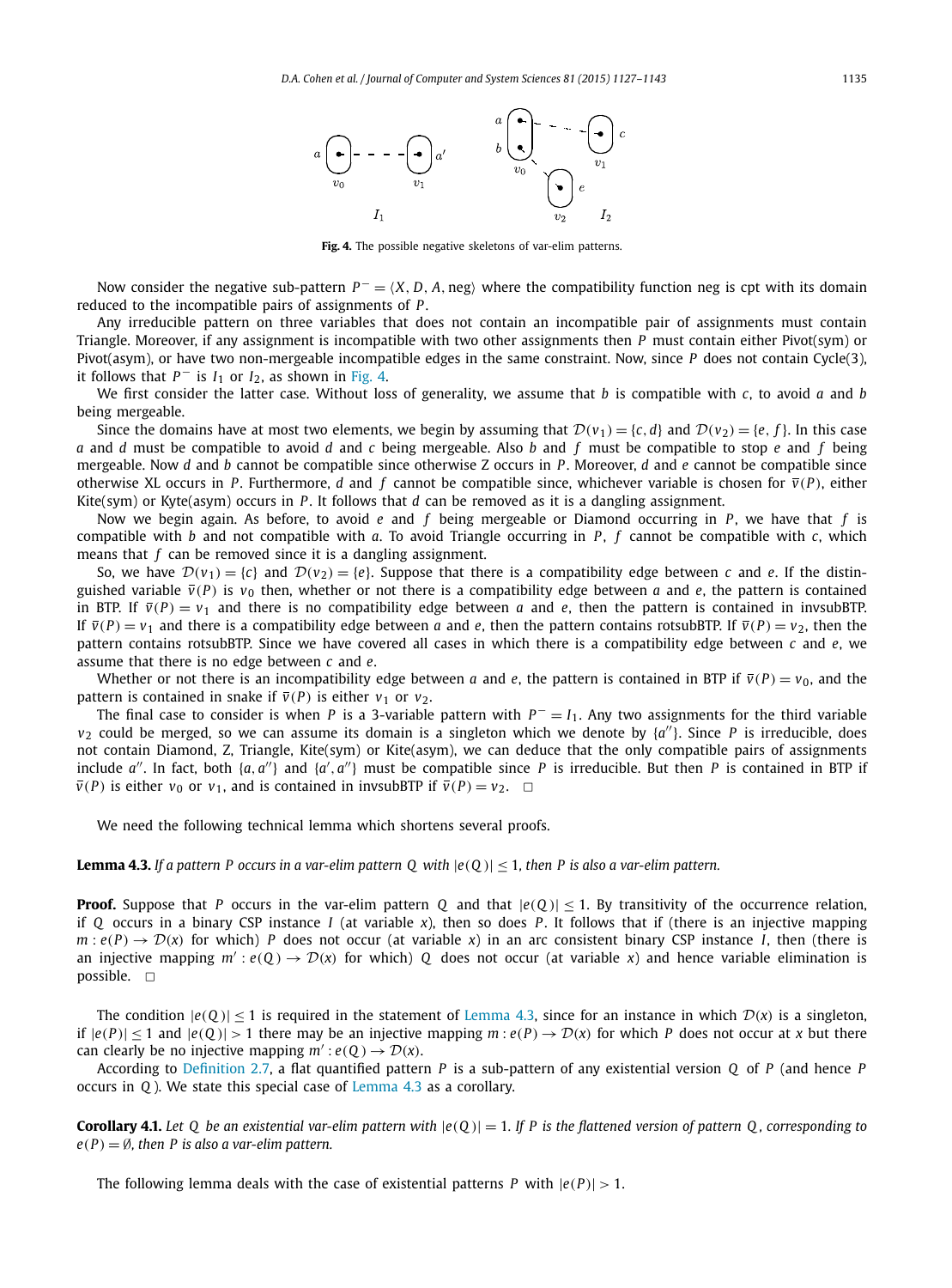### <span id="page-9-0"></span>**Lemma 4.4.** No irreducible existential pattern P with  $|e(P)| > 1$  is a var-elim pattern.

**Proof.** Let  $a_1, a_2$  be two distinct assignments in  $e(P)$ . Since P is irreducible,  $a_1$  and  $a_2$  are not mergeable; so there is an assignment *b* such that  $\langle b, a_1 \rangle$  is a compatibility edge and  $\langle b, a_2 \rangle$  is an incompatibility edge (or vice versa) in *P*.

Consider the instance  $I_4^k$  (where  $k = |e(P)| + 3$ ) on four variables  $x_1, x_2, x_3, x$  with domains  $\mathcal{D}(x_1) = \mathcal{D}(x_2) = \mathcal{D}(x_3) =$  $\{0, 1, 2\}, \mathcal{D}(x) = \{1, \ldots, k\}$  and the following constraints:  $x_1 = 2 - x_2$ ,  $x_1 = 2 - x_3$ ,  $x_2 = 2 - x_3$ ,  $(x_i \neq 1) \vee (x = i)$   $(i = 1, 2, 3)$ .  $I_4^k$  has a partial solution (1,1,1) on variables  $x_1, x_2, x_3$  but has no solution. Furthermore, for any (arbitrary choice of) injective mapping  $m: e(P) \to \mathcal{D}(x)$  which maps  $e(P)$  to a subset of  $\{4, ..., k\}$ , P does not occur on x since the values  $m(a_1), m(a_2) \in$  $\{4, \ldots, k\}$  have the same compatibilities with all assignments to other variables in  $I_4^k$ .

Therefore there are no irreducible var-elim patterns *P* with  $|e(P)| > 1$ .  $\Box$ 

The following theorem is a direct consequence of [Theorem 3.1](#page-5-0) and [Corollary 4.1](#page-8-0) together with [Lemma 4.1,](#page-6-0) [Lemma 4.2](#page-7-0) and [Lemma 4.3.](#page-8-0)

**Theorem 4.1.** The irreducible flat quantified patterns allowing variable elimination in arc-consistent binary CSP instances are BTP. *invsubBTP or snake (and their irreducible sub-patterns).*

We are now able to provide the characterisation for existential patterns after a little extra work.

Theorem 4.2. The only irreducible existential patterns which allow variable elimination in arc-consistent binary CSP instances are ∃*subBTP,* ∃*invsubBTP,* ∃*snake (and their irreducible sub-patterns).*

**Proof.** By Lemma 4.4 we only need to consider patterns *P* with  $|e(P)| = 1$ .

We know from [Theorem 3.1](#page-5-0) that ∃subBTP, ∃invsubBTP, ∃snake are var-elim patterns.

Theorem 4.1 and [Corollary 4.1](#page-8-0) show that when we flatten an existential var-elim pattern then the resulting flat quantified pattern is contained in BTP, invsubBTP or snake.

In the case of invsubBTP and snake, the existential versions of these patterns are var-elim patterns and so there is nothing left to prove. So we only need to consider quantified patterns which flatten into sub-patterns of BTP.

Let ∃BTP denote the existential version *Q* of BTP such that |*e(Q )*| = 1. By symmetry, ∃BTP is unique. The only remaining case is when *P* is an irreducible sub-pattern of ∃BTP with |*e(P)*| = 1. By a straightforward exhaustive case analysis, we find that, in this case, either *P* contains V(+−) or Triangle(asym) or *P* is a sub-pattern of ∃subBTP. The result then follows by [Lemma 4.1](#page-6-0) and [Lemma 4.3.](#page-8-0)  $\Box$ 

Combining Theorem 4.1 and Theorem 4.2, we obtain the characterisation of irreducible quantified var-elim patterns.

Theorem 4.3. The only irreducible quantified patterns which allow variable elimination in arc-consistent binary CSP instances are *BT P,* ∃*subBTP,* ∃*invsubBTP,* ∃*snake (and their irreducible sub-patterns).*

It is easy to see that variable elimination cannot destroy arc consistency. Hence there is no need to re-establish arc consistency after variable eliminations. Furthermore, the result of applying our var-elim rules until convergence is unique; variable eliminations may lead to new variable eliminations but cannot introduce patterns and hence cannot invalidate applications of our var-elim rules.

# **5. Value elimination patterns**

We now consider when forbidding a pattern can allow the elimination of values from domains rather than the elimination of variables. Value-elimination is at the heart of the simplification operations employed by constraint solvers during preprocessing or during search. In current solvers such eliminations are based almost exclusively on consistency operations: a value is eliminated from the domain of a variable if this assignment can be shown to be inconsistent (in the sense that it cannot be part of any solution). Another value-elimination operation which can be applied is neighbourhood substitutability which allows the elimination of certain assignments which are unnecessary for determining the satisfiability of the instance. Neighbourhood substitutability can be described by means of the pattern shown in [Fig. 5.](#page-10-0) If in a binary CSP instance *I*, there are two assignments *a, b* for the same variable *x* such that this pattern does not occur (meaning that *a* is consistent with all assignments with which *b* is consistent), then the assignment *b* can be eliminated. This is because in any solution containing *b*, simply replacing *b* by *a* produces another solution.

It is worth noting that even when all solutions are required, neighbourhood substitutability can still be applied since all solutions to the original instance can be recovered from the set of solutions to the reduced instance in time which is linear in the total number of solutions and polynomial in the size of the instance [\[14\].](#page-15-0)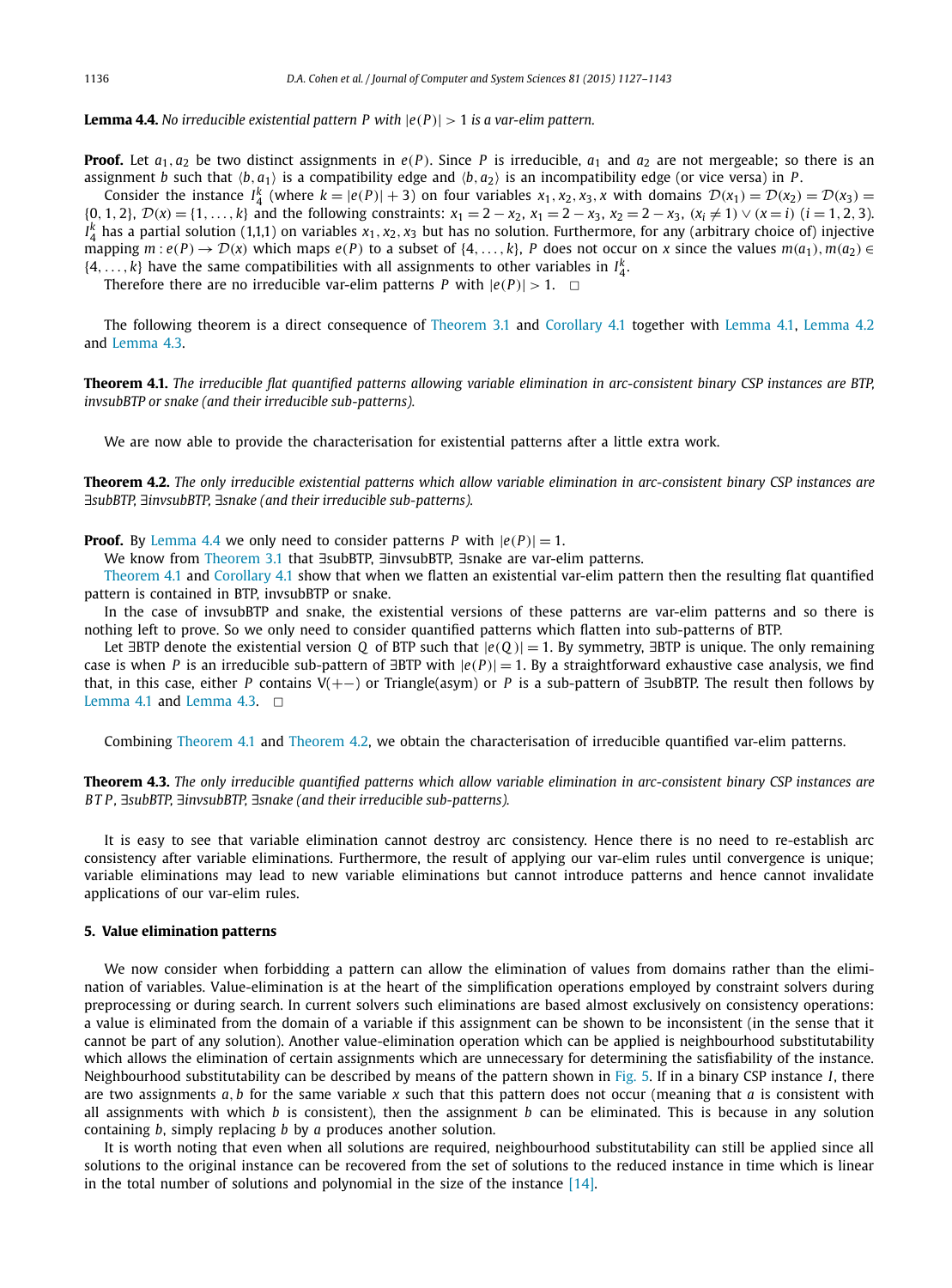

**Fig. 5.** A value elimination pattern corresponding to neighbourhood substitution.

<span id="page-10-0"></span>

**Fig. 6.** Three val-elim patterns.

**Definition 5.1.** We say that a value  $b \in \mathcal{D}(x)$  *can be eliminated* from an instance *I* if the instance *I'* in which the assignment *b* has been deleted from  $D(x)$  is satisfiable if and only if *I* is satisfiable.

**Definition 5.2.** An existential pattern *P* with a distinguished value  $\overline{val}(P)$  is a value elimination pattern (val-elim pattern) if in all arc-consistent instances *I*, whenever the pattern does not occur at a variable  $x$  in *I* for at least one injective value mapping *m*, the value  $m(\overline{val}(P))$  can be eliminated from  $D(x)$  in *I*.

An obvious question is which patterns allow value elimination while preserving satisfiability? The following theorem gives three existential patterns which provide strict generalisations of neighbourhood substitutability since in each case the pattern of Fig. 5 is a sub-pattern. In each of the patterns *P* in Fig. 5 and Fig. 6, the value that can be eliminated *val(P)* is the value *b* surrounded by a small box.

### Theorem 5.1. The existential patterns shown in Fig. 6, namely ∃2snake, ∃2invsubBTP and ∃2triangle, are each val-elim patterns.

**Proof.** We first show that the result holds for instances *I* with at most two variables. Let *x* be a variable of *I*. For  $|\mathcal{D}(x)| > 1$ , there is clearly an injective mapping  $m : e(P) \to \mathcal{D}(x)$  for which none of the patterns P shown in Fig. 6 occur since they all have three variables. But, we can always eliminate all but one value in  $\mathcal{D}(x)$  without destroying satisfiability, since by arc consistency the remaining value is necessarily part of a solution. For  $|\mathcal{D}(x)| \leq 1$ , there can be no injective mapping  $m : e(P) \rightarrow \mathcal{D}(x)$  since  $|e(P)| = 2$  and hence there is nothing to prove. In the rest of the proof we therefore only need to consider instances  $I = \langle X, D, A, \text{cpt}\rangle$  with at least three variables. We will prove the result for each of the three patterns one by one.

We consider first ∃2snake. Suppose that for <sup>a</sup> variable *<sup>x</sup>* and values *<sup>a</sup>, <sup>b</sup>* ∈ D*(x)*, the pattern ∃2snake does not occur. Let I' be identical to *I* except that value *b* has been eliminated from  $D(x)$ . Suppose that *s* is a solution to *I* with  $s(x) = b$ . It suffices to show that I' has a solution. Let Y ( $\overline{Y}$ ) be the set of variables  $z \in X \setminus \{x\}$  such that  $cpt((z, s(z)), (x, a)) = \text{TRUE}$ (FALSE). By arc consistency, there are assignments  $\langle z, t(z) \rangle$  for all  $z \in \overline{Y}$  which are compatible with  $\langle x, a \rangle$ . Let  $z \in \overline{Y}$ and  $y \in X \setminus \{x, z\}$ . Since s is a solution with  $s(x) = b$ ,  $cpt(\langle y, s(y) \rangle, \langle z, s(z) \rangle) = cpt(\langle x, b \rangle, \langle z, s(z) \rangle) = \text{TRUE}$ . Since  $\exists 2$ snake does not occur on  $\{\langle x, a \rangle, \langle x, b \rangle, \langle z, s(z) \rangle, \langle z, t(z) \rangle, \langle y, s(y) \rangle\}$ , we can deduce that  $\text{cpt}(\langle z, t(z) \rangle, \langle y, s(y) \rangle) = \text{TRUE}$ . In particular, we have cpt( $\langle y, s(y) \rangle$ ,  $\langle z, t(z) \rangle$ ) = TRUE for all  $y \neq z \in \overline{Y}$ . Then, since E2snake does not occur on the assignments  $\{(x, a), (x, b), (y, s(y)), (y, t(y)), (z, t(z))\}$ , we can deduce  $cpt((z, t(z)), (y, t(y))) = \text{TRUE}$ . Hence the assignments  $\langle z, t(z) \rangle$  $(z \in \overline{Y})$  are compatible between themselves, are all compatible with all  $\langle y, s(y) \rangle$   $(y \in Y)$  and with  $\langle x, a \rangle$ . Thus, *s'* is a solution to I', where

$$
s'(v) = \begin{cases} a & \text{if } v = x, \\ s(v) & \text{if } v \in Y, \\ t(v) & \text{otherwise.} \end{cases}
$$

We now consider  $\exists$ 2invsubBTP. Suppose that for a variable *x* and values  $a, b \in \mathcal{D}(x)$  in an instance *I*, the pattern  $\exists$ 2invsubBTP does not occur. Let *I'* be identical to *I* except that value *b* has been eliminated from  $D(x)$ . Suppose that *s* is a solution to I with  $s(x) = b$  and again let Y ( $\overline{Y}$ ) be the set of variables  $z \in X \setminus \{x\}$  such that  $cpt((z, s(z)), (x, a)) = \text{TRUE}$ (FALSE). By arc consistency, for each  $z \in \overline{Y}$ , there is an assignment  $\langle z, t(z) \rangle$  which is compatible with  $\langle x, a \rangle$ . Let *s'* be defined as above. Consider  $v \in X \setminus \{x\}$ . We know that  $cpt(\langle x, a \rangle, \langle v, s'(v) \rangle) = \text{TRUE}$ . Let  $z \in \overline{Y}$ . Since the pattern  $\exists 2$ invsubBTP does not occur on  $\{\langle x, a \rangle, \langle x, b \rangle, \langle z, s(z) \rangle, \langle z, t(z) \rangle, \langle v, s'(v) \rangle\}$ , we can deduce that  $\text{cpt}(\langle z, t(z) \rangle, \langle v, s'(v) \rangle) = \text{TRUE}$ . It follows that *s'* is a solution to *I'*.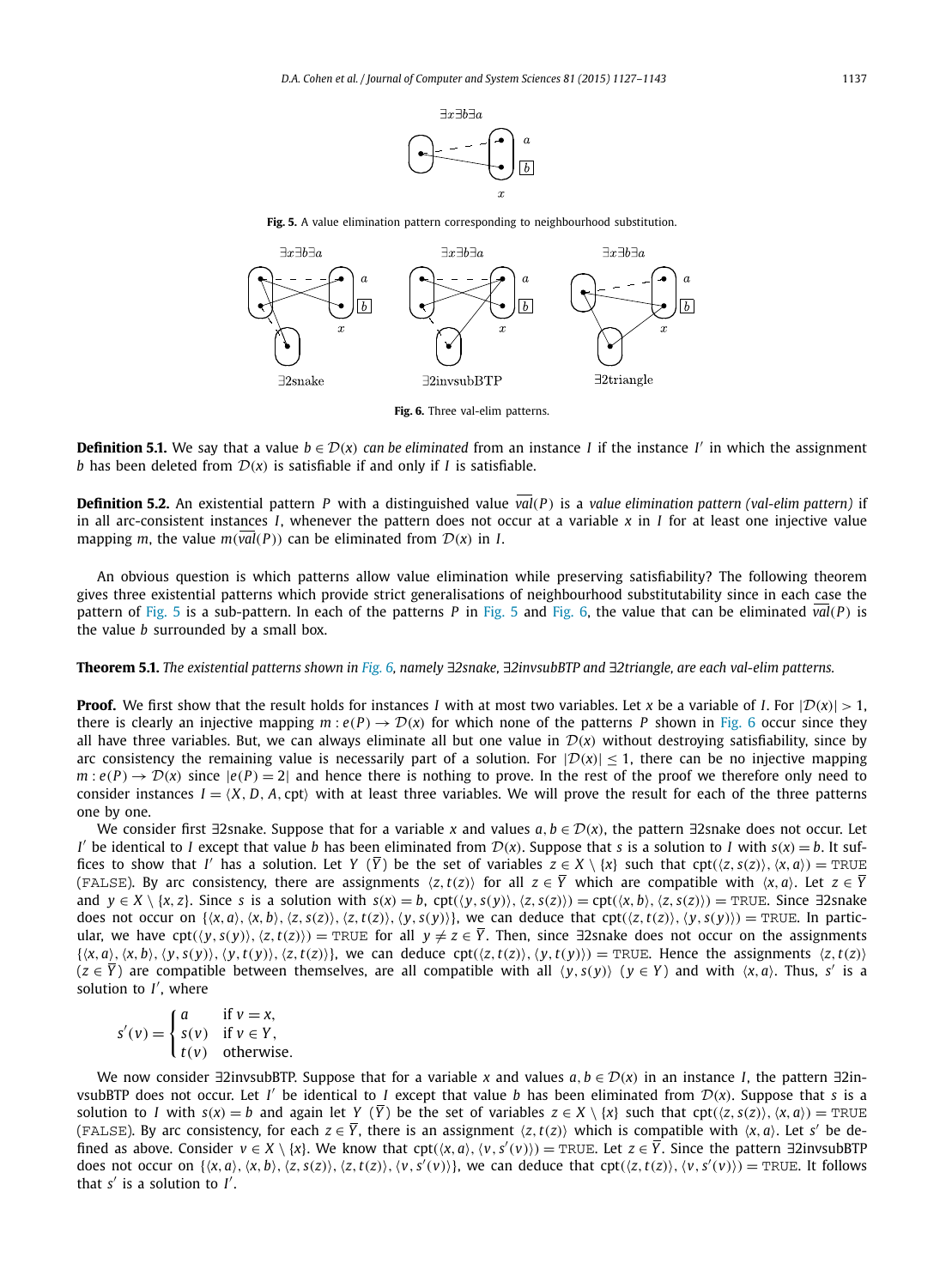<span id="page-11-0"></span>Finally, we consider ∃2triangle. Suppose that in an instance *<sup>I</sup>*, for values *<sup>a</sup>, <sup>b</sup>* ∈ D*(x)*, the pattern ∃2triangle does not occur. Let *I'* be identical to *I* except that value *b* has been eliminated from  $D(x)$ . Suppose that *s* is a solution to *I* with  $s(x) = b$ . Then  $\langle x, a \rangle$  must be compatible with all assignments  $\langle y, s(y) \rangle$  ( $y \in X \setminus \{x\}$ ), otherwise the pattern Elertiangle would occur on  $\{\langle x, a \rangle, \langle x, b \rangle, \langle y, s(y) \rangle, \langle z, s(z) \rangle\}$  for all  $z \in X \setminus \{x, y\}$ . It follows that s'' is a solution to I', where

 $s''(v) = \begin{cases} a & \text{if } v = x, \\ s(v) & \text{otherwise} \end{cases}$ *s*(*v*) otherwise.  $\Box$ 

**Example 5.1.** Consider a CSP instance corresponding to a problem of colouring a complete graph on four vertices. The colours assigned to the four vertices are represented by variables  $x_1, x_2, x_3, x_4$  whose domains are, respectively,  $\{0, 1, 2, 3\}$ ,  $\{0, 1\}$ , {0*,* 2}, {0*,* 3}. Notice that the instance is arc consistent and no eliminations are possible by neighbourhood substitution. However, the value 1 can be eliminated from the domain of  $x_1$  since for the mapping  $a \mapsto 0$ ,  $b \mapsto 1$ , the pattern ∃2snake does not occur on  $x_1$ . The values 2 and 3 can also be eliminated from the domain of  $x_1$  for the same reason. After applying arc consistency to the resulting instance, all domains are singletons.

**Example 5.2.** Consider the arc-consistent instance on three Boolean variables *x*, *y*, *z* and with the constraints  $z \vee \neg x$ ,  $z \vee y$ , ¬*y* ∨ ¬*x*. In this instance we can eliminate the assignment *x,* 0 since ∃2invsubBTP does not occur on variable *x* for the mapping  $a \mapsto 1$ ,  $b \mapsto 0$ . The assignments  $\langle y, 1 \rangle$  and  $\langle z, 0 \rangle$  then have no support at x and hence can be eliminated by arc consistency, leaving an instance in which all domains are singletons.

**Example 5.3.** Consider the arc-consistent CSP instance corresponding to a graph colouring problem on a complete graph on three vertices in which the domains of variables  $x_1, x_2, x_3$  are each  $\{0, 1\}$ . Again, no eliminations are possible by neighbourhood substitution. However, the value 1 can be eliminated from the domain of  $x_1$  since for the mapping  $a \mapsto 0$ ,  $b \mapsto 1$ , the pattern ∃2triangle does not occur on *x*1. Applying arc consistency then leads to an empty domain from which we can deduce that the original instance was unsatisfiable.

Neighbourhood substitution cannot destroy arc consistency [\[14\],](#page-15-0) but eliminating a value by a val-elim pattern can provoke new eliminations by arc consistency, as we have seen in the above examples.

The result of applying a sequence of neighbourhood substitution eliminations until convergence is unique modulo isomorphism [\[14\].](#page-15-0) This is not true for the result of eliminating domain elements by val-elim patterns, as the following example demonstrates.

**Example 5.4.** Consider the CSP instance on three variables  $x_1, x_2, x_3$ , each with domain  $\{0, 1, 2\}$ , and with the following constraints:  $(x_1 \neq 2) \vee (x_2 \neq 2)$ ,  $(x_1, x_3) \in R$ ,  $(x_2, x_3) \in R$ , where R is the relation  $\{(0, 0), (0, 2), (1, 1), (2, 1), (2, 2)\}$ . We can eliminate the assignment  $(x_3, 0)$  since ∃2snake does not occur on  $x_3$  with the value *a* mapping to 2 and *b* to 0. But then in the resulting arc-consistent instance, no more eliminations are possible by any of the val-elim patterns shown in [Fig. 6.](#page-10-0) However, in the original instance we could have eliminated the assignment  $(x_3, 1)$  since ∃2snake does not occur on  $x_3$ with the value *a* mapping to 0 and *b* to 1. Then we can successively eliminate  $\langle x_1, 1 \rangle$ ,  $\langle x_2, 1 \rangle$  by arc consistency and then  $\langle x_1, 2 \rangle$ ,  $\langle x_2, 2 \rangle$ ,  $\langle x_3, 0 \rangle$  by ∃2snake. In the resulting instance all domains are singletons. Thus, for this instance there are two convergent sequences of value eliminations which produce non-isomorphic instances.

It is clear that variable elimination by our var-elim rules can provoke new value eliminations by our val-elim rules. Value elimination may provoke new variable eliminations, but may also invalidate a variable elimination if the value eliminated (or one of the values eliminated by subsequent arc consistency operations) is the only value on which an existential varelim pattern does not occur. Thus, to maximise reductions, variable eliminations should always be performed before value eliminations.

# **6. Characterisation of value elimination patterns**

As with existential variable-elimination patterns, we can give a dichotomy for irreducible existential val-elim patterns. We first require the following lemma which shows that many patterns, including those illustrated in [Fig. 7](#page-12-0) (along with the patterns Z and Diamond shown in [Fig. 3\)](#page-6-0), cannot be contained in val-elim patterns. In [Fig. 7,](#page-12-0) each of the patterns I(−), L(+−), triangle1, triangle2, ∃Kite, ∃Kite(asym) and ∃Kite1 has a distinguished value *b* = *val(P)* which is highlighted in the figure by placing the value in a small box.

**Lemma 6.1.** None of the following existential patterns P (with a distinguished value  $\overline{val}(P)$ ) allow value elimination in arc-consistent binary CSP instances: any pattern on strictly more than three variables, any pattern with three non-mergeable values for the same variable  $v \neq \overline{v}(P)$ , any pattern with two non-mergeable incompatibility edges in the same constraint, any pattern containing any of *Z, Diamond, I(*−*), L(*−*), L(*+−*), triangle1, triangle2,* ∃*Kite,* ∃*Kite(asym) or* ∃*Kite1.*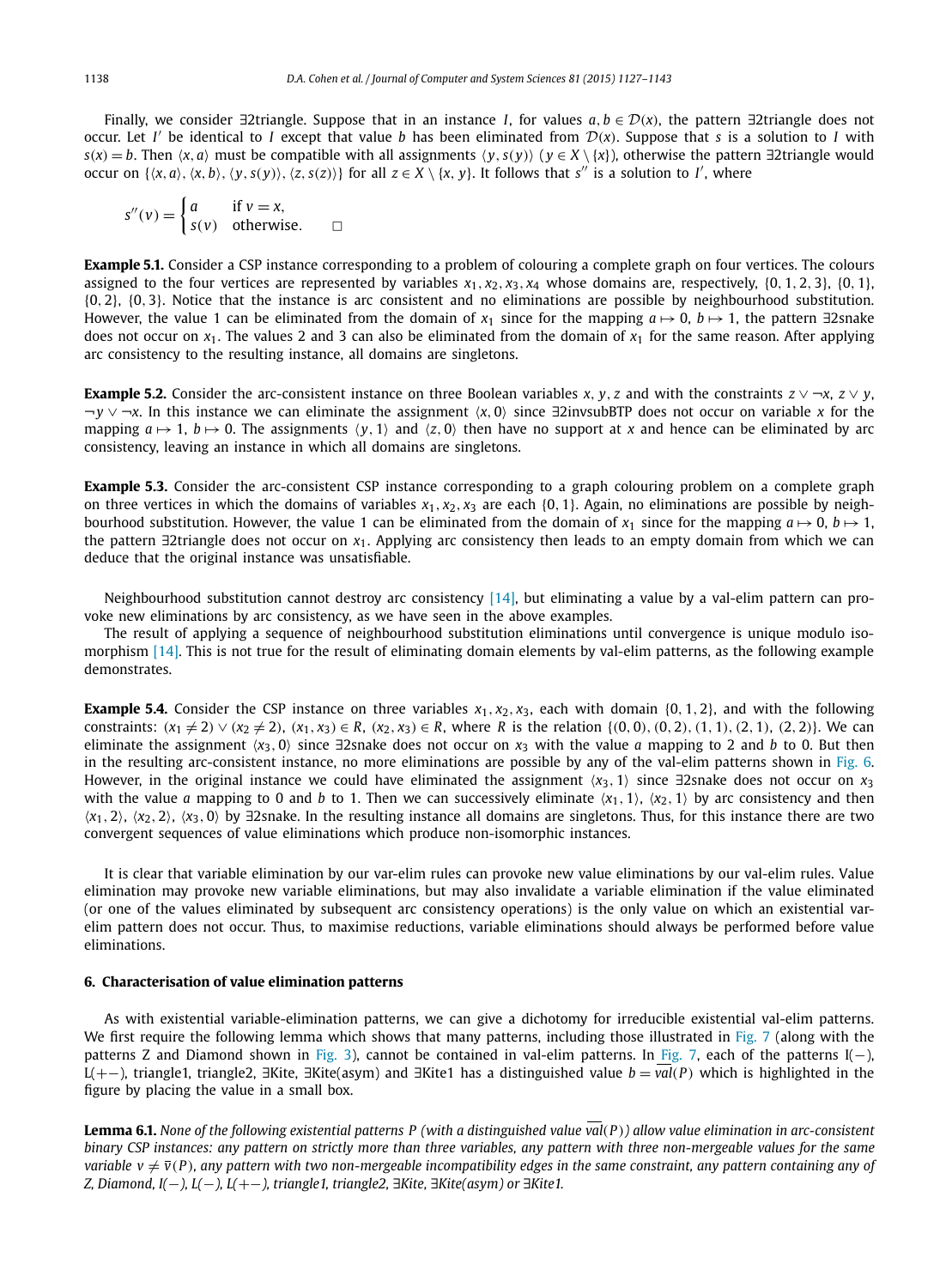<span id="page-12-0"></span>

**Fig. 7.** Patterns which do not allow value elimination.

**Proof.** For each pattern we exhibit a binary arc-consistent CSP instance *I* and a value *b* for a variable *x* in *I* such that

- *I* has a solution which includes the assignment  $\langle x, b \rangle$ ;
- *I* has no solution if the value *b* is deleted from  $D(x)$ ;
- *I* does not contain the given pattern *P* on *x* with  $\overline{val}(P)$  mapping to *b*.

By definition, any such instance is sufficient to prove that the pattern *P* is not a val-elim pattern. Since in existential patterns *P* , the set *e(P)* may be of arbitrary size, we have to give generic instances in which the size of the domain of *x* is arbitrarily large.

• For any pattern *P* which either contains I(−) or has strictly more than three variables or with three non-mergeable values for the same variable  $v \neq \overline{v}(P)$ .

Let  $I_3^{\text{SAT}}$  be the arc-consistent instance on three variables  $x_1, x_2, x$  with domains  $\mathcal{D}(x_1) = \mathcal{D}(x_2) = \{0, 1\}$ ,  $\mathcal{D}(x) = \{0, 1\}$  $\{0,\ldots,k\}$  and with the following constraints:  $\overline{x_1} \vee \overline{x_2}$ ,  $x_1 \vee (x = 0)$ ,  $x_2 \vee (x = 0)$ .  $I_3^{SAT}$  has a solution  $\langle 0,0,0 \rangle$  which includes the assignment  $\langle x, 0 \rangle$ , has no solution if this assignment is eliminated, and does not contain *P* on *x* with  $\sqrt{\alpha}$ *(P)* mapping to 0.

- For any pattern *P* which has two non-mergeable incompatibility edges in the same constraint. Let  $I_{2k+1}^{SAT}$  be the arc-consistent instance on  $2k+1$  variables  $x_1,...,x_{2k}$ , x with domains  $\mathcal{D}(x_1) = ... = \mathcal{D}(x_{2k}) = \{0, 1\}$ ,  $\mathcal{D}(x) = \{0, \ldots, k\}$  and with the following constraints for each  $i = 1, \ldots, k$ :  $\overline{x_{2i-1}} \vee \overline{x_{2i}}$ ,  $x_{2i-1} \vee (x \neq i)$ ,  $x_{2i} \vee (x \neq i)$ .  $I_{2k+1}^{SAT}$ has a solution  $(0, \ldots, 0)$  which includes the assignment  $(x, 0)$ , has no solution if this assignment is eliminated, and does not contain *P* on *x* with *val(P)* mapping to 0.
- For any pattern *P* which contains L(+−), triangle2 or ∃Kite1. Let  $I_3$  be the arc-consistent instance on three variables  $x_1, x_2, x$  with domains  $\mathcal{D}(x_1) = \mathcal{D}(x_2) = \mathcal{D}(x) = \{0, \ldots, k\}$  and with the following constraints:  $(x_1 = 0) \vee (x_2 = 0)$ ,  $x_1 = x$ ,  $x_2 = x$ .  $I_3$  has a solution  $\langle 0, 0, 0 \rangle$  which includes the assignment  $\langle x, 0 \rangle$ , has no solution if this assignment is eliminated, and does not contain *P* on *x* with  $\overline{val}(P)$  mapping to 0.
- For any pattern *P* which contains L(−). Let  $I_{3+}$  be the arc-consistent instance on four variables  $x_1, x_2, x_3, x$  with domains  $\mathcal{D}(x_1) = \mathcal{D}(x_2) = \mathcal{D}(x_3) = \mathcal{D}(x) =$  $\{0,\ldots,k\}$  and with the following constraints:  $(x_1 = 0) \vee (x_2 = 0)$ ,  $x_1 = x_3$ ,  $x_2 = x_3$ ,  $x_3 = x$ .  $I_{3+}$  has a solution  $\langle 0,0,0,0 \rangle$ which includes the assignment  $(x, 0)$ , has no solution if this assignment is eliminated, and does not contain *P* on *x*.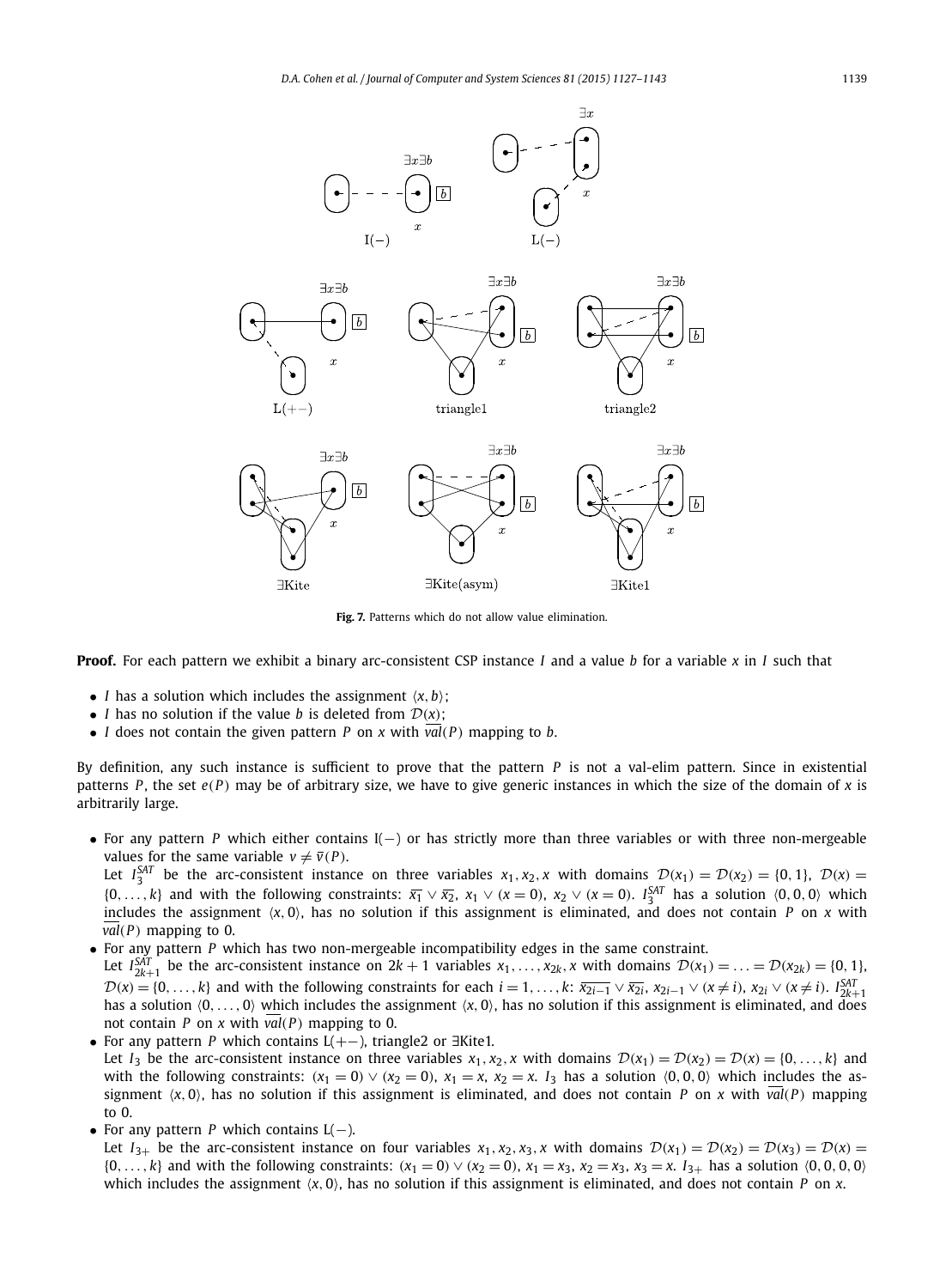- For any pattern *P* which contains triangle1, ∃Kite, ∃Kite(asym), Diamond or Z.
- Let  $I_3^{2k}$  be the arc-consistent instance on three variables  $x_1, x_2, x$  each with domain  $\{0, \ldots, 2k\}$  and with the following constraints:  $x_1 = 2k - x_2$ ,  $x_1 = x$ ,  $x_2 = x$ .  $I_3^{2k}$  has a solution  $\langle k, k, k \rangle$  which includes the assignment  $\langle x, k \rangle$ , has no solution if this assignment is eliminated, and does not contain *P* on *x* with  $\overline{val}(P)$  mapping to *k*.  $\Box$

We can now characterise those irreducible existential patterns which allow value elimination and hence generalise neighbourhood substitution.

Theorem 6.1. The only irreducible existential patterns which allow value elimination in arc-consistent binary CSP instances are ∃*2snake,* ∃*2invsubBTP and* ∃*2triangle (and their irreducible sub-patterns).*

**Proof.** Let *P* be an irreducible existential pattern which allows value elimination in arc-consistent binary CSP instances. Since  $\overline{val}(P)$  is necessarily defined in a val-elim pattern and belongs to  $e(P)$ , we need to consider three different cases:

- 1.  $|e(P)| = 1$ , and hence  $e(P) = \{ \overline{val}(P) \}$ .
- 2.  $|e(P)| = 2$ ,
- 3.  $|e(P)| > 2$ .

*Case*  $|e(P)| = 1$ : Consider the CSP instance *I*<sub>2</sub> consisting of only two variables  $x_1, x_2$ , each with a singleton domain {0} together with the constraint  $x_1 = x_2$ . Trivially, the value 0 cannot be eliminated from the domain of  $x_1$  without changing the satisfiability of the instance. Any existential pattern *P* with  $|e(P)| = 1$  containing more than two variables or at least one incompatibility edge does not occur in  $I_2$  on  $x_1$  with *val*(*P*) mapping to 0, and hence cannot be a val-elim pattern. There is no 2-variable irreducible existential pattern which contains only compatibility edges. Therefore, the only irreducible val-elim pattern *P* with  $|e(P)| = 1$  is the trivial pattern with no edges (which is a sub-pattern of ∃2snake, for example).

Case  $|e(P)| = 2$ : Let  $e(P) = \{a, b\}$  where  $b = \overline{val}(P)$ . We know from [Lemma 6.1](#page-11-0) that I(-) cannot be contained in a val-elim pattern. We can therefore deduce that the assignment  $\langle \overline{v}(P), b \rangle$  can only belong to compatibility edges in P. Since P is irreducible, we can deduce that *P* must contain the neighbourhood substitution pattern shown in [Fig. 5,](#page-10-0) otherwise *a* and *b* could be merged. By [Lemma 6.1,](#page-11-0) *P* does not contain more than three variables, does not contain L(−) or L(+−) and does not contain more than one incompatibility edge per constraint. It follows that *P* contains at most two incompatibility edges. The only extension of the neighbourhood substitution pattern (shown in [Fig. 5\)](#page-10-0) containing only one incompatibility edge and containing none of I(−), Z, Diamond, triangle1, triangle2 or ∃Kite(asym) is the val-elim pattern ∃2triangle. The only extensions of the neighbourhood substitution pattern containing exactly two incompatibility edges and containing none of I(−), L(−), L(+−), Z, Diamond, triangle1, ∃Kite or ∃Kite1 are the val-elim patterns ∃2snake and ∃2invsubBTP. Hence, the only irreducible val-elim patterns *P* with |*e(P)*| = 2 are ∃2snake, ∃2invsubBTP and ∃2triangle (and their irreducible sub-patterns).

Case  $|e(P)| > 2$ : Let  $a_1, a_2, a_3$  be three distinct values in  $e(P)$  and, for  $i = 1, 2, 3$ , let  $q_i$  denote the assignment  $\langle \overline{v}(P), a_i \rangle$ . Since *P* is irreducible, for all *i*, *j* such that  $1 \le i < j \le 3$ ,  $a_i$  and  $a_j$  are not mergeable; so there is an assignment  $p_{ij}$ such that  $\langle p_{ij}, q_i \rangle$  is a compatibility edge and  $\langle p_{ij}, q_j \rangle$  is an incompatibility edge (or vice versa) in *P*. By [Lemma 6.1,](#page-11-0) *P* has at most three variables, including  $\bar{v}(P)$ . So two of  $p_{12}$ ,  $p_{13}$ ,  $p_{23}$  are assignments to the same variable. Without loss of generality, suppose that  $p_{12}$ ,  $p_{13}$  are assignments to the same variable  $y \neq \overline{v}(P)$ . By [Lemma 6.1,](#page-11-0) P has at most one incompatibility edge in each constraint. It follows that  $p_{12} = p_{13}$ , with  $\langle p_{12}, q_1 \rangle$  an incompatibility edge and  $\langle p_{12}, q_2 \rangle$ ,  $p_{12}, q_3$  compatibility edges. It also follows that  $p_{23}$  must be an assignment to a distinct variable  $z \notin \{v, \overline{v}(P)\}$ . But then *P* contains Diamond on  $p_{12}$ ,  $q_2$ ,  $q_3$ ,  $p_{23}$  and so, by [Lemma 6.1,](#page-11-0) cannot be a val-elim pattern. Therefore there are no irreducible val-elim patterns *P* with  $|e(P)| > 2$ .  $\Box$ 

#### **7. Recovering one or all solutions after eliminations**

The binary CSP has diverse applications. In some applications it is only the satisfiability of the instance which is of interest. For example, in optimal planning, to determine whether an action *a* among a set of available actions *A* is indispensable (i.e. that it is present in all solution-plans) we need to determine the satisfiability of a binary CSP representing the same planning problem using the set of actions  $A \setminus \{a\}$  [\[10\].](#page-15-0) The variable and value elimination rules presented in this paper are directly applicable to such problems.

Nonetheless, in most applications, the final aim is to find one or all solutions. In many planning, scheduling and configuration problems, the aim is often to find just one solution which satisfies all the constraints. In other application areas, such as fault-diagnosis [\[32\]](#page-16-0) or the interpretation of ambiguous pictures [\[13\],](#page-15-0) it is important to find all solutions or a representation of all solutions from which it is possible to extract in polynomial time a solution satisfying certain criteria. For example, the on-line configuration of a product (such as a car) by a user can be rendered tractable by the off-line compilation of all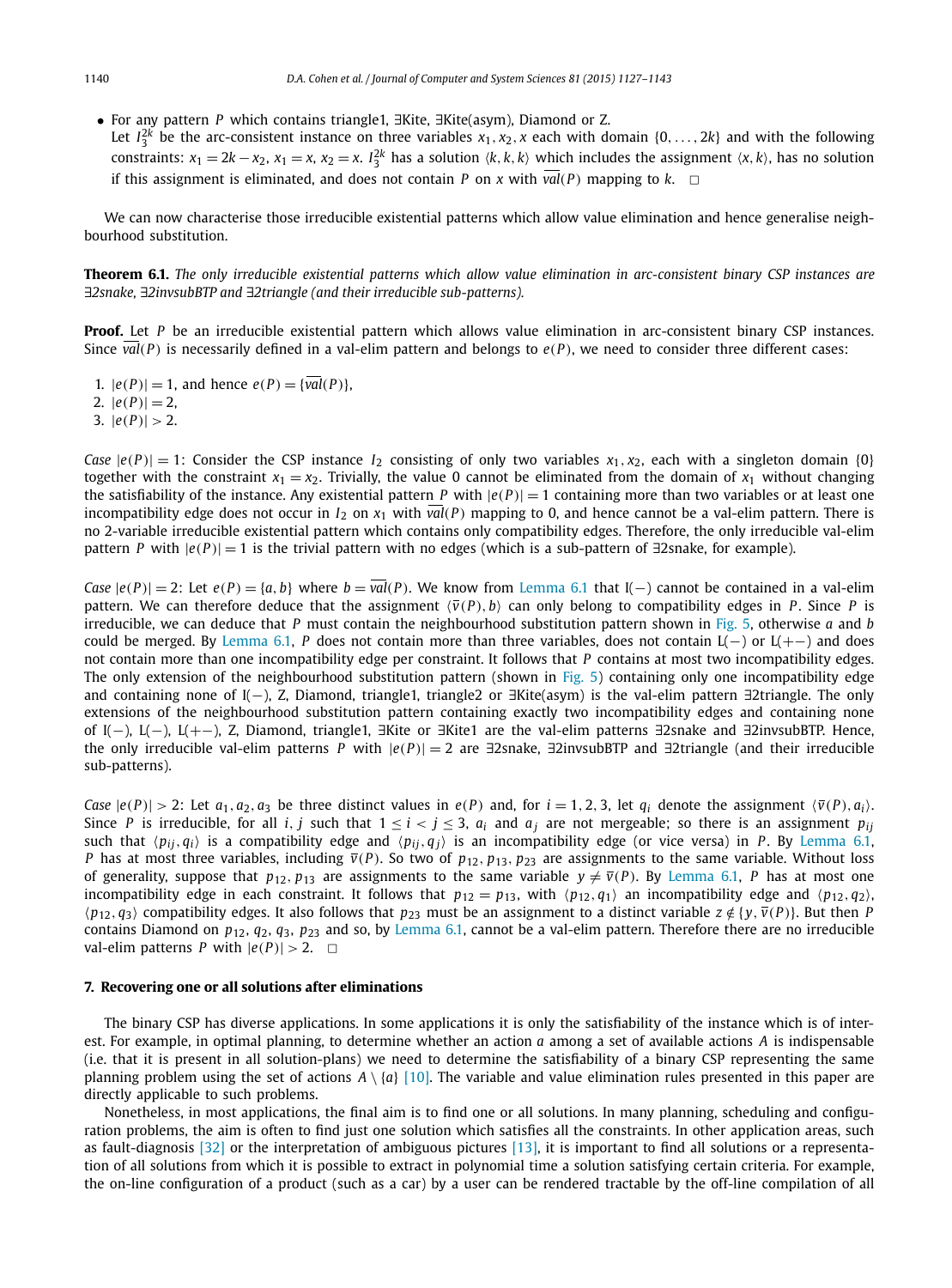solutions into some appropriate compact form  $[1,2]$ . We will therefore study in this section whether it is possible to efficiently recover one or all solutions to a binary CSP instance after elimination of variables and/or values by our rules. We will show that the efficient recovery of one solution is always possible, but that only some of our rules allow the efficient recovery of all solutions.

The elimination of a variable cannot destroy arc consistency, but the elimination of a value may do so. Throughout this section we assume that the elimination of an assignment by applying a value-elimination rule is necessarily immediately followed by the re-establishment of arc consistency.

**Proposition 7.1.** Let I be an arc-consistent binary CSP instance and let s be a solution to the instance obtained after applying a sequence  $\sigma$  of variable and value elimination operations (defined by irreducible quantified var-elim or val-elim patterns in the sense of [Definition 2.8](#page-4-0) and [Definition 5.2\)](#page-10-0). Then a solution to I can be found from  $(s, \sigma)$  in O(cd) time, where c is the number of non-trivial *constraints and d the maximum domain size in I.*

**Proof.** Since value elimination does not modify constraints, any solution for an instance obtained from *I* by value eliminations is also a solution to *I*. We therefore only need to consider the case of var-elim rules. We identified the irreducible quantified var-elim patterns in [Theorem 4.3](#page-9-0) as (irreducible sub-patterns of) *BTP*, ∃subBTP, ∃invsubBTP or ∃snake. We only need to prove the proposition for these four patterns since absence of any sub-pattern implies absence of the pattern itself.

Consider a single variable elimination operation consisting in eliminating variable  $x$ . Let  $c_x$  denote the number of constraints whose scope includes *x*. If *x* has been eliminated due to the absence of BTP, then it is known that any solution *s* of the reduced instance can be extended to a solution of *I* [\[11\].](#page-15-0) The proof of [Theorem 3.1](#page-5-0) showed that this is also true in the case that *x* has been eliminated due to the absence of ∃subBTP. In order to extend *s* to a solution of *I*, it suffices to test each of the elements of  $\mathcal{D}(x)$  in turn against each of the  $c_x$  constraints. This can be achieved in  $O(c_x d)$  time.

For the two other patterns (∃invsubBTP and ∃snake), the proof of [Theorem 3.1](#page-5-0) actually provides an algorithm to recover a solution *s'* of *I* from the solution *s* of the reduced instance, via the calculation of the variable set  $\overline{Y}$  and the assignments *t*(*z*) ( $z \in \overline{Y}$ ). Again this can be achieved in  $O(c_x d)$  time.

Summing the  $O(c_x d)$  complexity of recovering a solution to the instance in which a variable x is reinstated, over all eliminated variables *x*, gives a total complexity of  $O(cd)$ , as claimed.  $\Box$ 

**Proposition 7.2.** Let I be an arc-consistent binary CSP instance and let S be the set of all solutions to the instance obtained after applying a sequence  $\sigma$  of operations given by the var-elim patterns BTP,  $\exists$ subBTP and the val-elim pattern  $\exists$ 2triangle. Then the set of all solutions to I can be found from  $(S, \sigma)$  in  $O(|S_1|cd + 1)$  time, where  $S_1$  is the set of solutions to I.

**Proof.** In the trivial case in which  $|S_i| = 0$ , we necessarily have as input  $S = \emptyset$  which can clearly be tested for in  $O(1)$  time. In another simple case, in which *I* has at most two variables, the result follows from arc consistency. We therefore only need to consider satisfiable instances with at least three variables.

We now consider the elimination of a single variable *x* from an instance *I* due to absence of one of the var-elim patterns BTP or ∃subBTP. As observed in the proof of Proposition 7.1, each solution of the reduced instance can be extended to a solution of *I*. This implies that the number of solutions cannot decrease when we reinstate the variable *x*. Clearly each solution of *I* is an extension of a solution of the reduced instance. So the algorithm given in the proof of Proposition 7.1, applied in turn to each solution of the reduced instance will find all solutions of *I* in time  $O(|S_I|c_xd)$ .

Now consider the elimination of a value *b* from the domain of a variable *x* by absence of ∃2triangle on values  $a, b \in \mathcal{D}(x)$ in an instance *I*. As observed in the proof of [Theorem 5.1,](#page-10-0) *s* is a solution to *I* with  $s(x) = b$  implies that *s*<sup>"</sup> defined by  $s''(x) = a$ ,  $s''(v) = s(v)$  for  $v \neq x$  is a solution to the reduced instance. To determine all solutions of I from the set of all solutions of the reduced instance thus requires only  $O(|S_I|c_x)$  time.

Summing over all variables *x* (and, in the case of value-eliminations, over all assignments to *x*), we obtain a total time complexity of  $O(|S_I|cd + 1)$ , as claimed.  $\Box$ 

An essential element of the proof of Proposition 7.2 in the case of var-elim patterns is that the number of solutions does not decrease when a variable *x* is reinstated. Unfortunately, in the case of the var-elim patterns ∃invsubBTP and ∃snake, it is easy to construct an example in which this is not true. Indeed, consider a binary CSP instance *I* corresponding to the 2-colouring of a star graph (a graph composed of one central node with edges to *n* − 1 other nodes). Let *x* be the variable corresponding to the central node of the graph. Since neither ∃invsubBTP nor ∃snake occur on *x*, both rules allow us to eliminate *x*, leaving an instance on *n* − 1 variables and no constraints. Whereas *I* has only two solutions (corresponding to the two possible 2-colourings of a star graph), the reduced instance has 2*n*−<sup>1</sup> solutions. In this example, reinstating a single variable decreased the number of solutions by an exponential factor.

The elimination of values can, on the other hand, dramatically simplify an instance to the extent that finding all solutions to the original instance remains intractable, as illustrated by the following proposition.

**Proposition 7.3.** Let I be an arc-consistent binary CSP instance and suppose that we are given the set of all solutions to the instance obtained after applying a single value-elimination operation due to the absence of one of the patterns ∃2snake or ∃2invsubBTP. Deter*mining whether I has more than one solution is NP-complete.*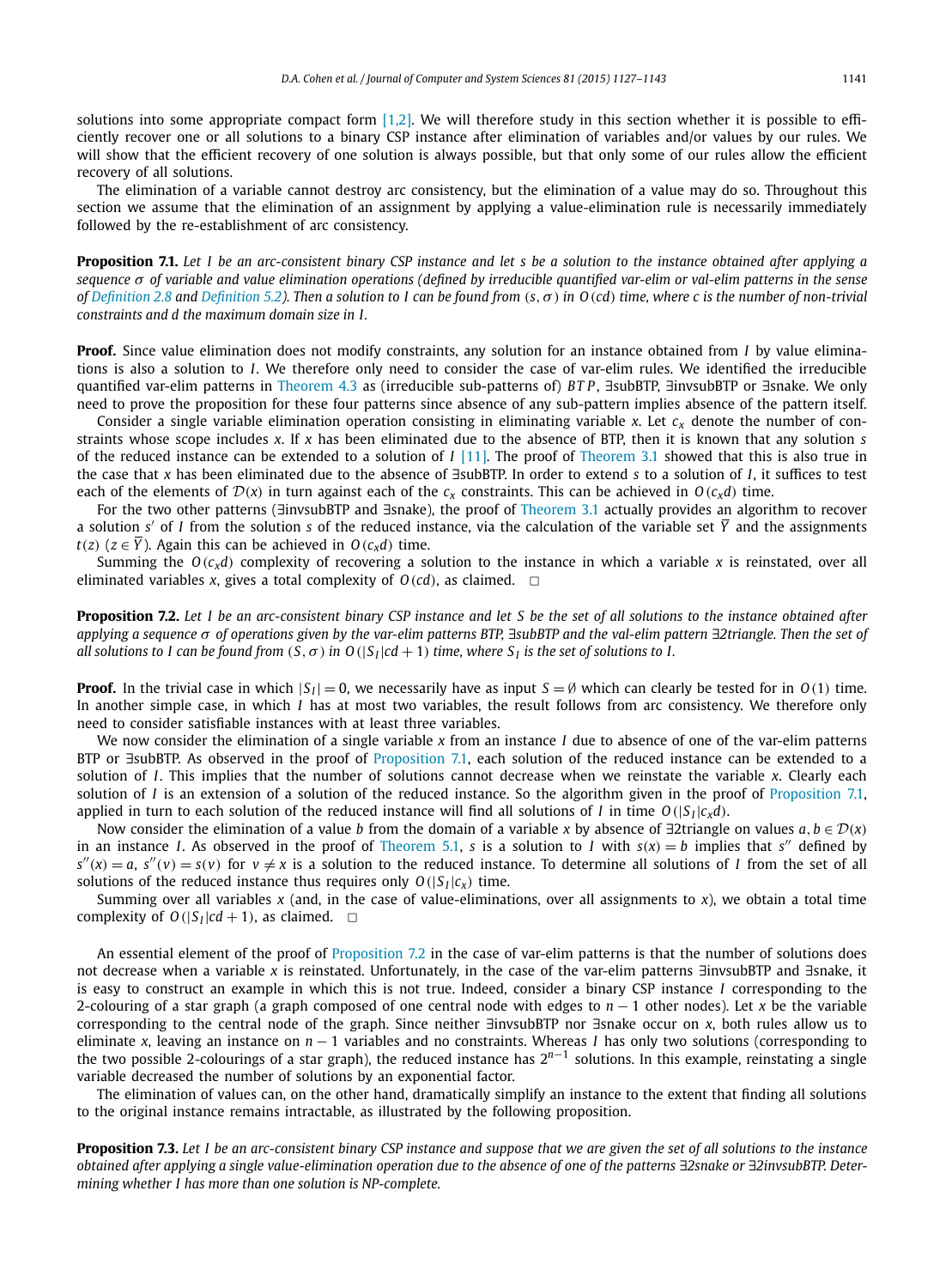<span id="page-15-0"></span>**Proof.** The problem is clearly in NP. It therefore suffices to give a polynomial reduction from the known NP-complete problem binary CSP. Let  $J = \langle X, D, A, \text{cpt}\rangle$  be an arbitrary instance of binary CSP. We will build an instance  $I_J$  such that, after elimination of one variable *x* from *I <sup>J</sup>* by either ∃2invsubBTP or ∃2snake and re-establishing arc consistency, we obtain a trivially-solvable instance with exactly one solution, but determining the existence of a second solution to *I <sup>J</sup>* is equivalent to solving the instance *J*.

The variable-set of instance  $I_I$  is  $X \cup \{x\}$  (where *x* is a variable not in *X*). For each variable  $y \in X$ , the domain of *y* in *I*<sub>*I*</sub> is  $D(y) ∪ {0}$ , where without loss of generality we assume that 0 does not belong to the domain  $D(y)$  of variable *y* in *J*. The domain of variable *x* in  $I<sub>I</sub>$  is {0, 1}. The compatibility function of  $I<sub>I</sub>$  is an extension of the compatibility function of *I*: for each  $y \in X$ , the assignment  $\langle x, 0 \rangle$  is compatible only with the assignment  $\langle y, 0 \rangle$ , whereas the assignment  $\langle x, 1 \rangle$ is compatible with all the assignments  $\langle v, a \rangle$  for  $a \neq 0$ ; furthermore for each  $v, z \in X$ , the assignment  $\langle v, 0 \rangle$  is compatible with all assignments to *z*.

Neither ∃2invsubBTP nor ∃2snake occur on variable *x* in *I <sup>J</sup>* with *a, b* mapping respectively to 0*,* 1. We can therefore eliminate the value 1 from the domain of *x*. After establishing arc consistency, all domains are reduced to the singleton {0}. Hence the reduced instance has exactly one solution. In the instance  $I<sub>I</sub>$ , the assignment  $\langle x, 0 \rangle$  only belongs to the solution assigning 0 to each variable, whereas the assignment  $\langle x, 1 \rangle$  is compatible with exactly the set of solutions to the instance *J*. Therefore, determining the existence of a second solution to  $I_I$  is equivalent to determining the satisfiability of  $J. \square$ 

### **8. Conclusion**

This paper has introduced the notion of variable and value elimination rules in binary CSPs based on the absence of quantified patterns. We have identified all irreducible quantified patterns whose absence allows variable or value elimination. As a consequence, we have also identified novel tractable classes of binary CSPs. From a practical point of view, our rules can be incorporated into generic constraint solvers to prune the search tree.

There are several interesting directions for further research. Can we generalise the variable or value elimination patterns described in this paper to arbitrary-arity CSP instances (perhaps using one of the possible definitions of microstructure for constraints of arbitrary arity [\[25\]\)](#page-16-0)? A partial positive answer to this question has recently been provided by arbitrary-arity versions of BTP [12]. Do the variable and value elimination patterns introduced in this paper generalise to other versions of constraint satisfaction, such as the QCSP (as is the case for the tractable class defined by BTP [\[19\]\)](#page-16-0) or the Weighted CSP (as is the case for tractable class defined by the so-called joint-winner pattern  $[9]$ )? The research reported in the present paper has recently led to the discovery of sound variable and value elimination rules defined by local properties which strictly generalise the absence of patterns [15]. The characterisation of all such generalised variable or value elimination rules is a challenging open problem.

### **Acknowledgments**

Martin Cooper and Guillaume Escamocher were supported by ANR Project ANR-10-BLAN-0210. Stanislav Živný was supported by a Royal Society University Research Fellowship. David Cohen, Martin Cooper and Stanislav Živný were supported by EPSRC grant EP/L021226/1.

#### **References**

- [1] Jérôme Amilhastre, Hélène Fargier, Pierre Marquis, Consistency restoration and explanations in dynamic CSPs application to [configuration,](http://refhub.elsevier.com/S0022-0000(15)00008-2/bib44424C503A6A6F75726E616C732F61692F416D696C686173747265464D3032s1) Artif. Intell. [135 \(1–2\)](http://refhub.elsevier.com/S0022-0000(15)00008-2/bib44424C503A6A6F75726E616C732F61692F416D696C686173747265464D3032s1) (2002) 199–234.
- [2] Jérôme Amilhastre, Hélène Fargier, Alexandre Niveau, Cédric Pralet, Compiling CSPs: a complexity map of [\(non-deterministic\)](http://refhub.elsevier.com/S0022-0000(15)00008-2/bib44424C503A636F6E662F69637461692F416D696C686173747265464E503132s1) multivalued decision [diagrams,](http://refhub.elsevier.com/S0022-0000(15)00008-2/bib44424C503A636F6E662F69637461692F416D696C686173747265464E503132s1) in: ICTAI, IEEE, 2012, pp. 1–8.
- [3] Ola Angelsmark, Johan Thapper, A [microstructure](http://refhub.elsevier.com/S0022-0000(15)00008-2/bib44424C503A636F6E662F666C616972732F416E67656C736D61726B543035s1) based approach to constraint satisfaction optimisation problems, in: Ingrid Russell, Zdravko Markov (Eds.), Proceedings of the Eighteenth [International](http://refhub.elsevier.com/S0022-0000(15)00008-2/bib44424C503A636F6E662F666C616972732F416E67656C736D61726B543035s1) Florida Artificial Intelligence Research Society Conference, Clearwater Beach, Florida, USA, AAAI Press, 2005, [pp. 155–160.](http://refhub.elsevier.com/S0022-0000(15)00008-2/bib44424C503A636F6E662F666C616972732F416E67656C736D61726B543035s1)
- [4] Richard Beigel, David Eppstein, [3-Coloring in](http://refhub.elsevier.com/S0022-0000(15)00008-2/bib44424C503A636F6E662F666F63732F42656967656C453935s1) time *O(*1*.*3446*<sup>n</sup>)*: a no-MIS algorithm, in: 36th Annual Symposium on Foundations of Computer Science, Milwaukee, Wisconsin, 23–25 October 1995, IEEE Computer Society, 1995, [pp. 444–452.](http://refhub.elsevier.com/S0022-0000(15)00008-2/bib44424C503A636F6E662F666F63732F42656967656C453935s1)
- [5] Christian Bessière, Jean-Charles Régin, Roland H.C. Yap, Yuanlin Zhang, An optimal [coarse-grained](http://refhub.elsevier.com/S0022-0000(15)00008-2/bib42657373696572653A4143s1) arc consistency algorithm, Artif. Intell. 165 (2) (2005) [165–185.](http://refhub.elsevier.com/S0022-0000(15)00008-2/bib42657373696572653A4143s1)
- [6] Xinguang Chen, Peter van Beek, [Conflict-directed](http://refhub.elsevier.com/S0022-0000(15)00008-2/bib44424C503A6A6F75726E616C732F6A6169722F4368656E423031s1) backjumping revisited, J. Artif. Intell. Res. (JAIR) 14 (2001) 53–81.
- [7] David A. Cohen, Martin C. Cooper, Páidí Creed, Dániel Marx, András Z. Salamon, The [tractability](http://refhub.elsevier.com/S0022-0000(15)00008-2/bib436F68656E31323A7069766F74s1) of CSP classes defined by forbidden patterns, J. Artif. Intell. Res. (JAIR) 45 (2012) [47–78.](http://refhub.elsevier.com/S0022-0000(15)00008-2/bib436F68656E31323A7069766F74s1)
- [8] Martin C. Cooper, Guillaume [Escamocher,](http://refhub.elsevier.com/S0022-0000(15)00008-2/bib436F6F70657231323A7061747465726E73s1) A dichotomy for 2-constraint forbidden CSP patterns, in: Jörg Hoffmann, Bart Selman (Eds.), AAAI, AAAI Press, [2012.](http://refhub.elsevier.com/S0022-0000(15)00008-2/bib436F6F70657231323A7061747465726E73s1)
- [9] Martin C. Cooper, Stanislav Živný, Tractable triangles and cross-free convexity in discrete [optimisation,](http://refhub.elsevier.com/S0022-0000(15)00008-2/bib436F6F70657231323A747261637461626C65s1) J. Artif. Intell. Res. (JAIR) 44 (2012) 455–490.
- [10] Martin C. Cooper, Marie de [Roquemaurel,](http://refhub.elsevier.com/S0022-0000(15)00008-2/bib636F6F7065723A706C616E6E696E6732303131s1) Pierre Régnier, A weighted CSP approach to cost-optimal planning, Artif. Intell. Commun. 24 (1) (2001) 1–29. [11] Martin C. Cooper, Peter G. Jeavons, András Z. Salamon, [Generalizing](http://refhub.elsevier.com/S0022-0000(15)00008-2/bib436F6F70657231303A425450s1) constraint satisfaction on trees: hybrid tractability and variable elimination, Artif. Intell. [174 \(9–10\)](http://refhub.elsevier.com/S0022-0000(15)00008-2/bib436F6F70657231303A425450s1) (2010) 570–584.
- [12] Martin C. Cooper, Achref El Mouelhi, Cyril Terrioux, Bruno Zanuttini, On broken triangles, in: O'Sullivan [\[27\],](#page-16-0) pp. 9–24.
- [13] Martin C. Cooper, Efficient [systematic](http://refhub.elsevier.com/S0022-0000(15)00008-2/bib636F6F7065723A70726C31393838s1) analysis of occlusion, Pattern Recognit. Lett. 7 (1988) 259–264.
- [14] Martin C. Cooper, Fundamental properties of [neighbourhood](http://refhub.elsevier.com/S0022-0000(15)00008-2/bib436F6F70657239373A6E65696768626F7572686F6F64s1) substitution in constraint satisfaction problems, Artif. Intell. 90 (1–2) (1997) 1–24.
- [15] Martin C. Cooper, Beyond consistency and substitutability, in: O'Sullivan [\[27\],](#page-16-0) pp. 256-271.